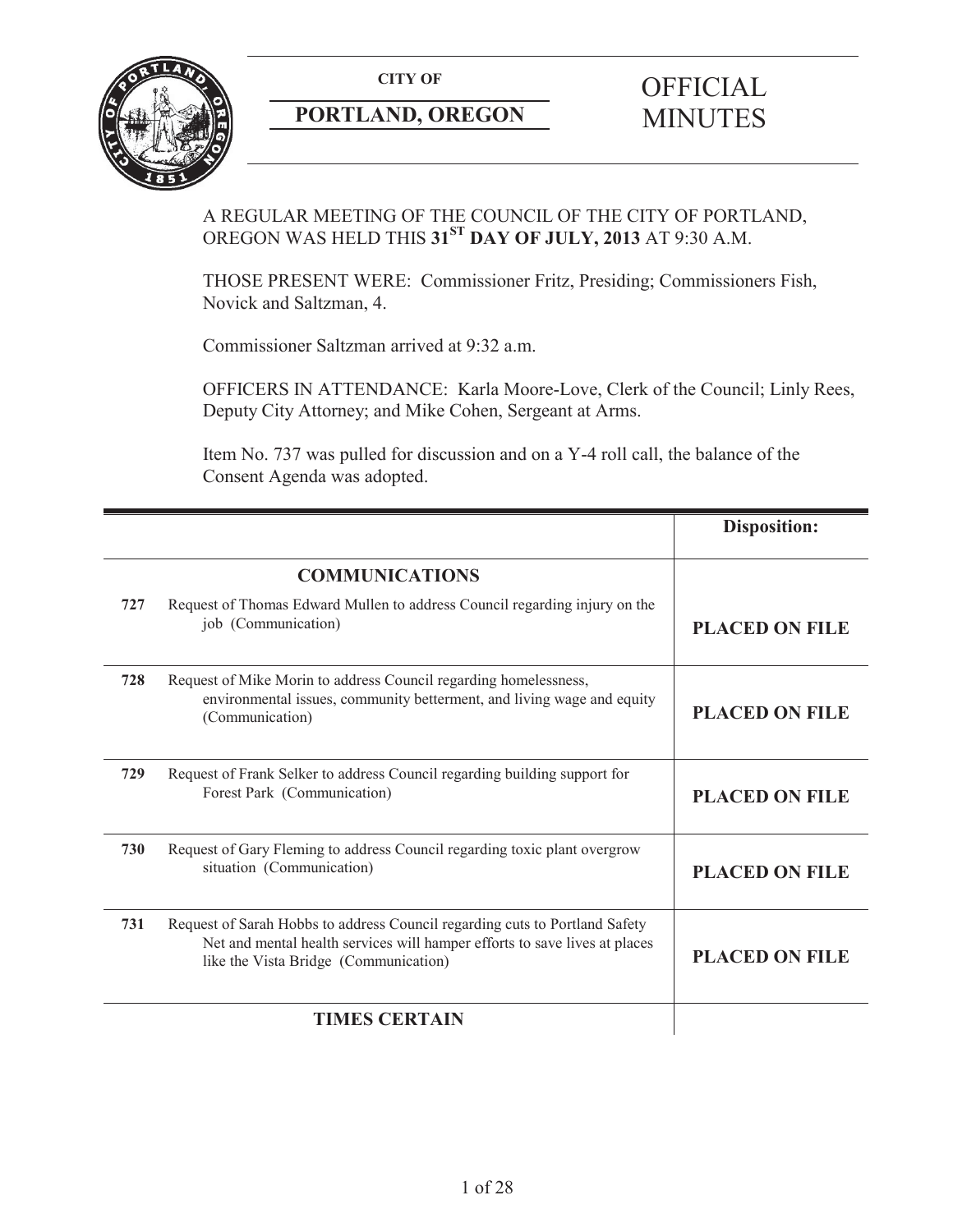|        | $J^{\text{U}}$ l, $\angle$ UIJ                                                                                                                                                                                                                                                                                               |                                                                                         |
|--------|------------------------------------------------------------------------------------------------------------------------------------------------------------------------------------------------------------------------------------------------------------------------------------------------------------------------------|-----------------------------------------------------------------------------------------|
| 732    | TIME CERTAIN: 9:30 AM - Amend Northwest District Parking<br>Management Plan to replace the Transportation Management Association<br>with a stakeholder advisory group and adopt additional revisions<br>(Resolution introduced by Commissioner Novick; amend Resolution No.<br>36984) 1 hour requested for items 732 and 733 | 37026                                                                                   |
|        | $(Y-4)$                                                                                                                                                                                                                                                                                                                      |                                                                                         |
| 733    | Amend Ordinance to remove Exhibit A relating to the phased implementation<br>of the Northwest Parking Meter District and Area Permit Parking Program<br>(Ordinance; amend Ordinance No. 185805)                                                                                                                              | <b>PASSED TO</b><br><b>SECOND READING</b><br><b>AUGUST 7, 2013</b><br>AT 9:30 AM        |
|        | <b>CONSENT AGENDA - NO DISCUSSION</b>                                                                                                                                                                                                                                                                                        |                                                                                         |
|        | <b>Mayor Charlie Hales</b>                                                                                                                                                                                                                                                                                                   |                                                                                         |
| 734    | Appoint Sonji Young, Sam Sachs, Emanuel Price and Linda McKim-Bell to the<br>Human Rights Commission (Report)<br>$(Y-4)$                                                                                                                                                                                                     | <b>CONFIRMED</b>                                                                        |
|        | <b>City Budget Office</b>                                                                                                                                                                                                                                                                                                    |                                                                                         |
| $*735$ | Authorize an Intergovernmental Agreement with the Portland Development<br>Commission for FY 2013-14 economic development activities<br>(Ordinance)                                                                                                                                                                           | 186172                                                                                  |
|        | $(Y-4)$                                                                                                                                                                                                                                                                                                                      |                                                                                         |
|        | <b>Office of Management and Finance</b>                                                                                                                                                                                                                                                                                      |                                                                                         |
| 736    | Accept bid of Emery & Sons Construction, Inc. for the SW Vincent/SW Capitol<br>Hwy Sewer Replacement for \$1,085,596 (Procurement Report – Bid No.<br>115607)                                                                                                                                                                | <b>ACCEPTED</b><br><b>PREPARE</b><br><b>CONTRACT</b>                                    |
|        | $(Y-4)$                                                                                                                                                                                                                                                                                                                      |                                                                                         |
| $*737$ | Authorize contract and provide for payment for construction of the Portland<br>Police Training Center Remodel project at an estimated cost of<br>\$4,300,000 (Ordinance)                                                                                                                                                     | 186177                                                                                  |
|        | $(Y-4)$                                                                                                                                                                                                                                                                                                                      |                                                                                         |
|        | <b>Commissioner Dan Saltzman</b>                                                                                                                                                                                                                                                                                             |                                                                                         |
|        | <b>Position No. 3</b>                                                                                                                                                                                                                                                                                                        |                                                                                         |
|        | <b>Portland Fire &amp; Rescue</b>                                                                                                                                                                                                                                                                                            |                                                                                         |
| 738    | Authorize contract with Burlington Water District for fire prevention,<br>suppression and emergency response services for FY 2013-14<br>(Ordinance; Contract No. 30003362)                                                                                                                                                   | <b>PASSED TO</b><br><b>SECOND READING</b><br><b>AUGUST 7, 2013</b><br><b>AT 9:30 AM</b> |
|        | <b>Commissioner Steve Novick</b>                                                                                                                                                                                                                                                                                             |                                                                                         |
|        | <b>Position No. 4</b>                                                                                                                                                                                                                                                                                                        |                                                                                         |
|        | <b>Bureau of Transportation</b>                                                                                                                                                                                                                                                                                              |                                                                                         |
|        |                                                                                                                                                                                                                                                                                                                              |                                                                                         |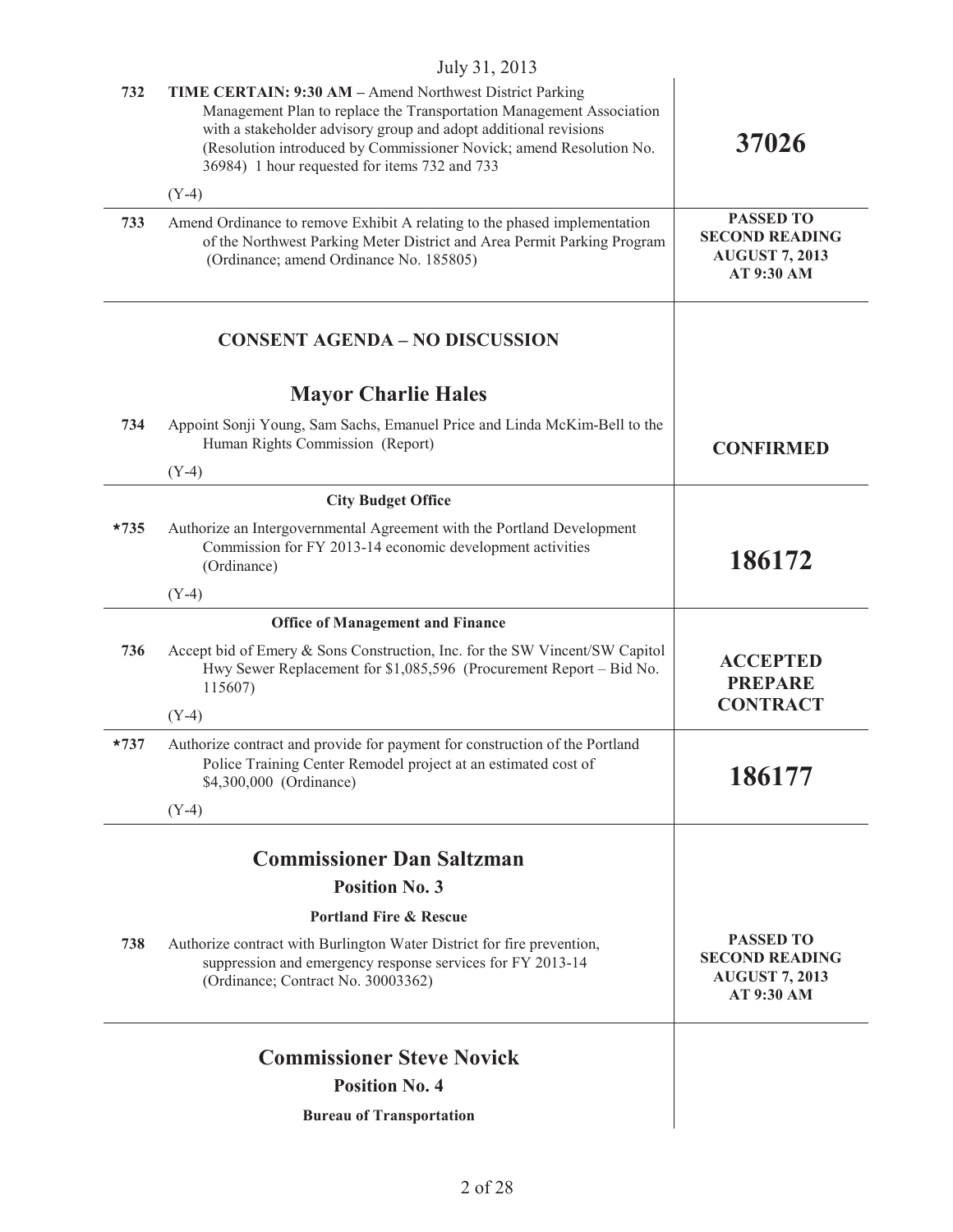|        | $July$ $J1, 201J$                                                                                                                                                                                                                                                         |                                                                                         |
|--------|---------------------------------------------------------------------------------------------------------------------------------------------------------------------------------------------------------------------------------------------------------------------------|-----------------------------------------------------------------------------------------|
| $*739$ | Accept a grant in the amount of \$165,000 per year for two years from TriMet<br>and authorize an Intergovernmental Agreement for construction of capital<br>improvements at transit bus stops (Ordinance)                                                                 | 186173                                                                                  |
|        | $(Y-4)$                                                                                                                                                                                                                                                                   |                                                                                         |
|        | <b>Commissioner Nick Fish</b>                                                                                                                                                                                                                                             |                                                                                         |
|        | <b>Position No. 2</b>                                                                                                                                                                                                                                                     |                                                                                         |
|        | <b>Bureau of Environmental Services</b>                                                                                                                                                                                                                                   |                                                                                         |
| 740    | Accept completion of East Side Combined Sewer Overflow Tunnel Project No.<br>E05516 (Report; Contract No. 36496)                                                                                                                                                          | <b>ACCEPTED</b>                                                                         |
|        | $(Y-4)$                                                                                                                                                                                                                                                                   |                                                                                         |
| $*741$ | Authorize the Director of the Bureau of Environmental Services or designee<br>and the City Attorney to enter into a settlement agreement with Russell<br>Martin for retrofitting costs in regards to SW 86th Avenue Pump Station<br>and Appurtenances Project (Ordinance) | 186174                                                                                  |
|        | $(Y-4)$                                                                                                                                                                                                                                                                   |                                                                                         |
| $*742$ | Authorize the Director of the Bureau of Environmental Services or designee<br>and the City Attorney to enter into a settlement agreement with Steve<br>Press for retrofitting costs in regards to SW 86th Avenue Pump Station<br>and Appurtenances Project (Ordinance)    | 186175                                                                                  |
|        | $(Y-4)$                                                                                                                                                                                                                                                                   |                                                                                         |
|        | <b>City Auditor LaVonne Griffin-Valade</b>                                                                                                                                                                                                                                |                                                                                         |
| 743    | Amend the Regulation of Lobbying Entities code for bureau additions and<br>technical updates (Second Reading Agenda 723; amend Code Chapter<br>2.12)                                                                                                                      | 186176                                                                                  |
|        | $(Y-4)$                                                                                                                                                                                                                                                                   |                                                                                         |
|        | <b>REGULAR AGENDA</b>                                                                                                                                                                                                                                                     |                                                                                         |
|        | <b>Commissioner Nick Fish</b>                                                                                                                                                                                                                                             |                                                                                         |
|        | <b>Position No. 2</b>                                                                                                                                                                                                                                                     |                                                                                         |
|        | <b>Bureau of Environmental Services</b>                                                                                                                                                                                                                                   |                                                                                         |
| 744    | Revise enforcement provisions to standardize language related to Bureau of<br>Environmental Services program enforcement activities (Ordinance;<br>amend Code Chapters 17.32, 17.34, 17.35, 17.38 and 17.39) 10 minutes<br>requested                                      | <b>PASSED TO</b><br><b>SECOND READING</b><br><b>AUGUST 7, 2013</b><br><b>AT 9:30 AM</b> |
|        |                                                                                                                                                                                                                                                                           |                                                                                         |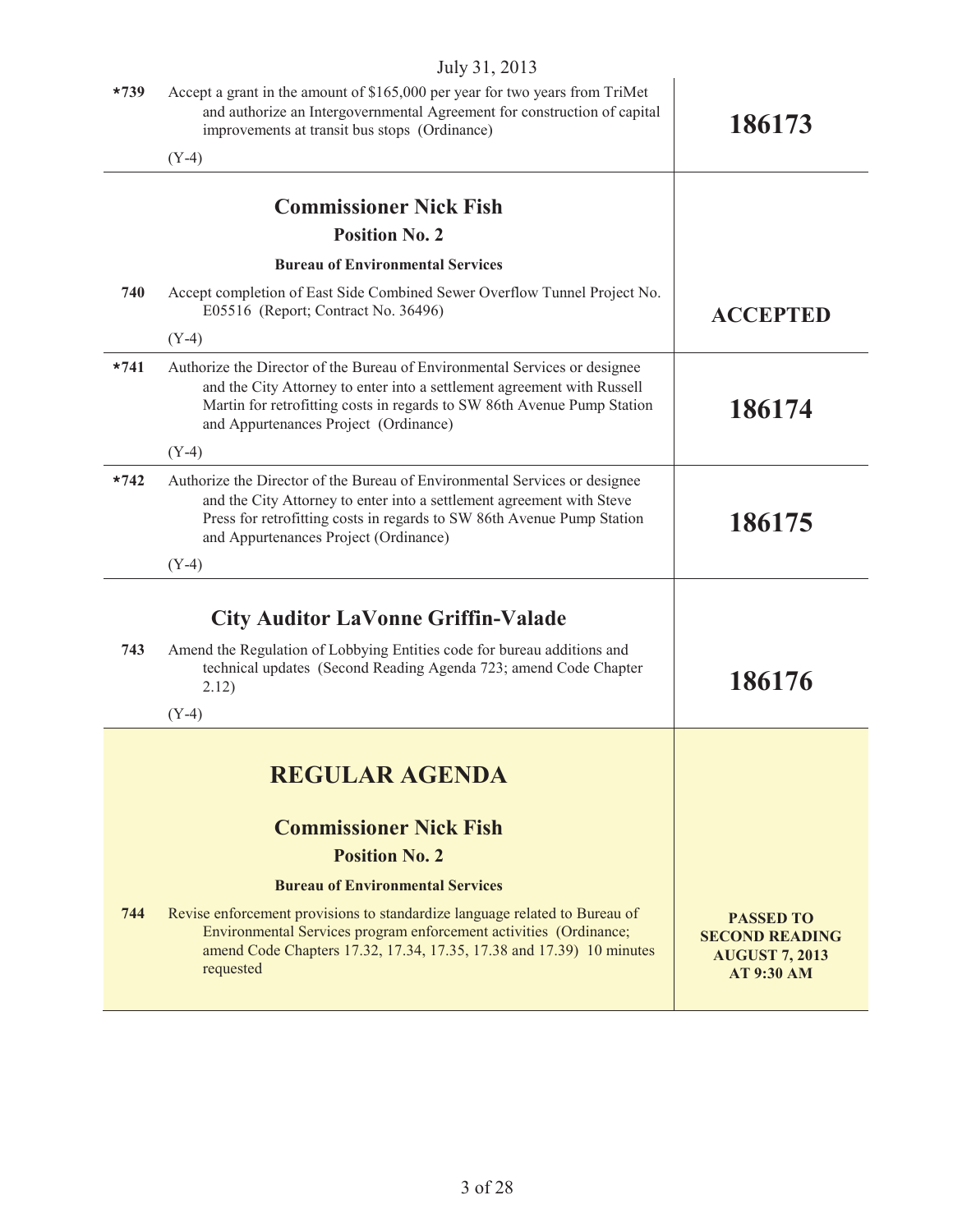At 11:31 a.m., Council adjourned.

# **LAVONNE GRIFFIN-VALADE**

Auditor of the City of Portland

 $\Omega$  $\alpha$ 

By Karla Moore-Love Clerk of the Council

For a discussion of agenda items, please consult the following Closed Caption File.

| <b>WEDNESDAY, 2:00 PM, JULY 31, 2013</b>         |  |
|--------------------------------------------------|--|
| DUE TO LACK OF AN AGENDA<br>THERE WAS NO MEETING |  |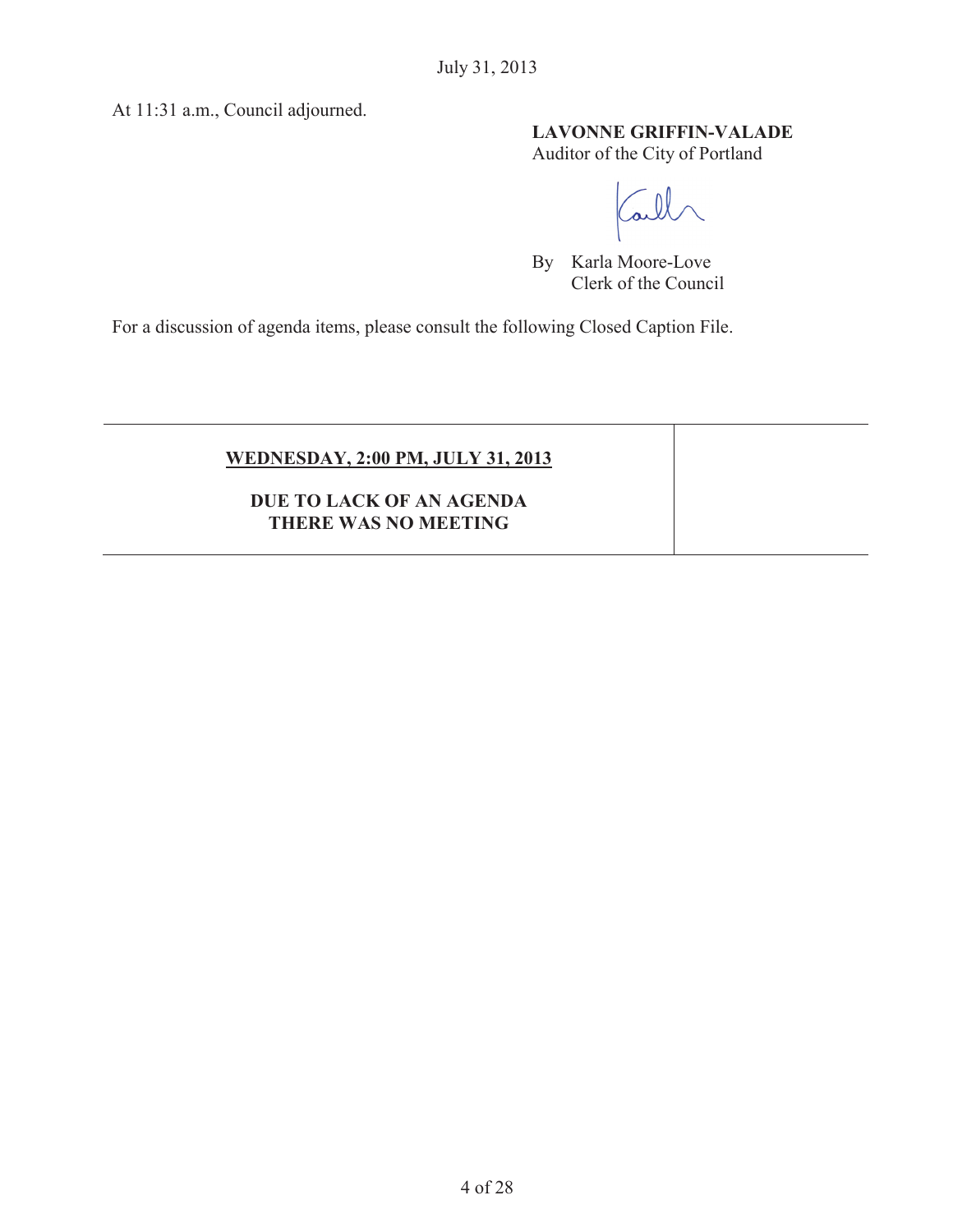# July 31, 2013 **Closed Caption File of Portland City Council Meeting**

This file was produced through the closed captioning process for the televised City Council broadcast and should not be considered a verbatim transcript. Key: **\*\*\*\*\*** means unidentified speaker.

# **JULY 31, 2013 9:30 AM**

[gavel pounding]

**Fritz:** Good morning everybody. It is Wednesday, july 31<sup>st</sup>. The mayor is on vacation so as president of the council I will be presiding this morning. Karla please call the roll. [roll taken]

Fritz: We have a couple of pre agenda items to cover. We have 11 graduate students from portland state university's hatfield school of governments, oregon fellows summer program, joining council this morning as part of job shadow day hosted by the office of management and finance. These students are from all around the country and come to oregon to participate in the program and complete a 10 week internship with public agencies throughout the portland area. This year's student are focusing their studies in the area of public policy, public administration, conflict and dispute resolution, community and regional planning, social work, sustainable international development and global leadership. Today's professionals from the fields of financial analysis, management analysis, program management and project management have volunteered to serve as mentors to these students as part of the office of management and finance job shadow day. Each student will have the opportunity to spend time with at least two professionals, one in the morning and one in the afternoon. And as part of the today program their here to observe democracy in action as part of this morning's council session. Welcome interns and mentors. We also have a proclamation which I will read on behalf of the mayor. Is anybody here for the eat local day? Would you please come forward. Whereas the city of portland is committed to supporting local growers, ranchers, fishers and food and beverage producers. And whereas the city of portland desires to act as a trusted partner to local companies and organizations. And whereas the city of portland has assumed a national leadership role as a metro grarian city. And whereas the city of portland supports the principals of a short, straight line between food and fork. And whereas the city of portland believes that our local food taste better, is better for our health and is better for our local economy. And whereas the city of portland appreciates the passion dedication and sacrifice's demonstrated by local companies and organizations that come together to make this historic day possible. And whereas the city of portland recognizes local choice produce market the james beard public market an organically grown company, the founding sponsors of this initiative. Now therefore, Charlie hales, the mayor of the city of portland oregon, the city of roses, does hereby proclaim july  $31<sup>st</sup>$  to be eat local day in portland and encourages all residents to observe this day. Good morning would you please introduce yourself and say a few words about this.

**Dan Sader:** Yes of course. My name is don sader one of the owners of local choice produce market. And I wanted to thank you commissioner fritz and the council for getting behind this initiative. There's a lot of important things going on in this city and we think that encouraging citizens to support the local economy by eating local is one of them. Were here to encourage people including the city to at least one day a year to read labels, ask questions to support the local farmers, to support the small artesian producers of this great city that are trying so hard to make a difference. We appreciate you observing this day and encourage everyone here today at least to eat locally grown and produced foods and beverages and again ask questions and talk to people and spread the word. **Fritz:** Thank you very much for being here. Let me give you the proclamation.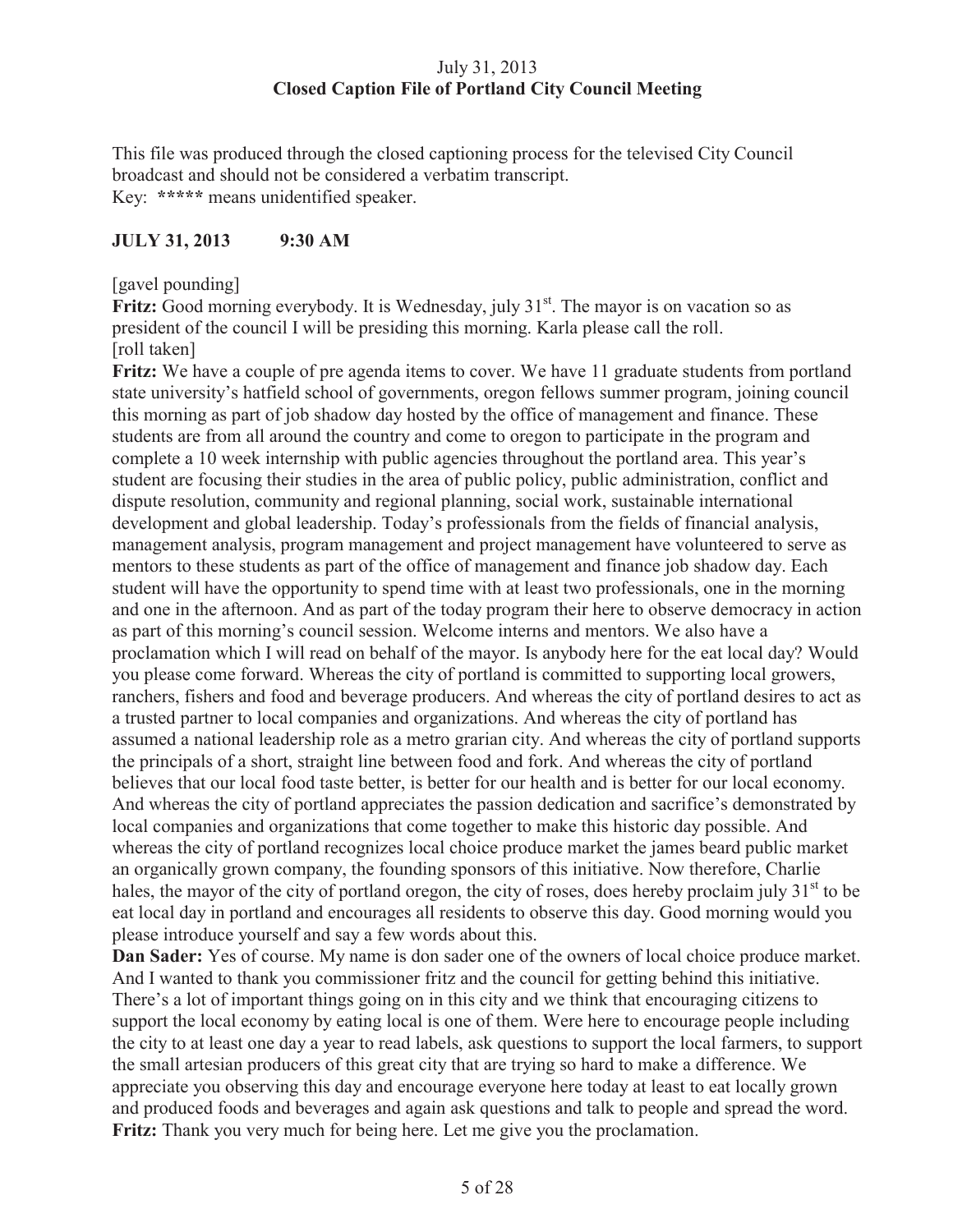**Sader:** Thank you.

**Fritz:** Karla would by please read communication item 727.

**Item 728.**

**Fritz:** If you could just state your name for the record, you have three minutes.

**Thomas Edward Mullen:** My name is Thomas Edward mullen.

**Fritz:** Thank you.

**Mullen:** I was hoping I was getting a rebuttal from you. I left 12 page report for you guy to go over to find out when I got injured and why you guys are liable and how are you could go about getting me some funds so I can find myself. I'm lost within your system. I applied for the \$240,000 that you gave for [inaudible] missing. And I'm missing also so therefore I was hoping that you would have some kind of revolution for that this morning. And as it looks like were going back to a point one again at what this three minutes and there's no way I can explain all of this again so this seems to be some kind of game with you guys. I'm lost in the system and my whole world I'm lost socially with no money no nothing and no one seems to understand what I'm saying. And no one has taken the time to understand it. I had went all the way to the federal government with this – the supreme court told me to exhaust all of my avenues. And I have exhaust all of my avenues and I have left my flag upside down. And I'm asking at this time have you people sent this report to Washington, d.c. as I requested. Here it is now in your court not mine. It's your minute and a half.

**Fritz:** Thank you mr. mullen. If you'd like to stop upstairs to the mayor's office, his staff can help you.

**Mullen:** Thank you.

**Fritz:** Please read item 728.

**Item 728.**

**Fritz:** Mr. Morin? Please read item 729.

**Item 729.**

**Fritz:** Mr. Selker? Please state your name for the record and you have three minutes.

**Frank Selker:** Thanks. Good morning. I'm frank selker and I'm here to speak in support of opening forest park to mountain biking on trails. Portland is a great city for cycling. Cycling creates about a thousand jobs. And contributes \$100,000,000 to our local economy. Mostly it's a great city for bicycling but there's a gap. We have zero family friendly trails in town. Their off road. People want it three-quarters of the people who responded to the parks survey wanted more bicycling in forest park. Two out of three favored sharing trails that were alternating times. Two out of three favored building new trails for bicycling trails that were off road riding. When commissioner fish's committee was meeting, the vast majority of letters were supporting more bicycling opportunities in forest park. In short it appears there are a strong majority of Portlanders that favor having some off road cycling in town. However, there's a determined nimbly opposition with the flames fanned by northwest newspaper. They offer a merry-go-round of the same objections that have been refuted and shown to be false. But they come around again and again and they seem to think that any compromise will lead to a slippery slope. So they have a zero tolerance. We share their claim values, which are safety in the park, and protecting the natural beauty of the park, and enjoying the park, and we had another, which is to broaden support for the park throughout the city. Every proposal we put forward has forwarded those values. Although they have been distorted. Consider alternating use trails, we propose that, but they have, they have, we have identified sections the trail, with very little used during weekdays and cities like -- salt lake city have designated bike trails on certain days, cities like tucson have seen crime reduced on the trails, we never proposed mixing bikes and pedestrians willy nilly. We have no desire to have safety issues and there is no need to. Consider the management plan. And it provides clear guidance for adding trails and changing trail use, and we have never proposed circumventing it and there is no need to, it explicitly supports cycling and the number one reason for park visits today which is fitness and exercise. But,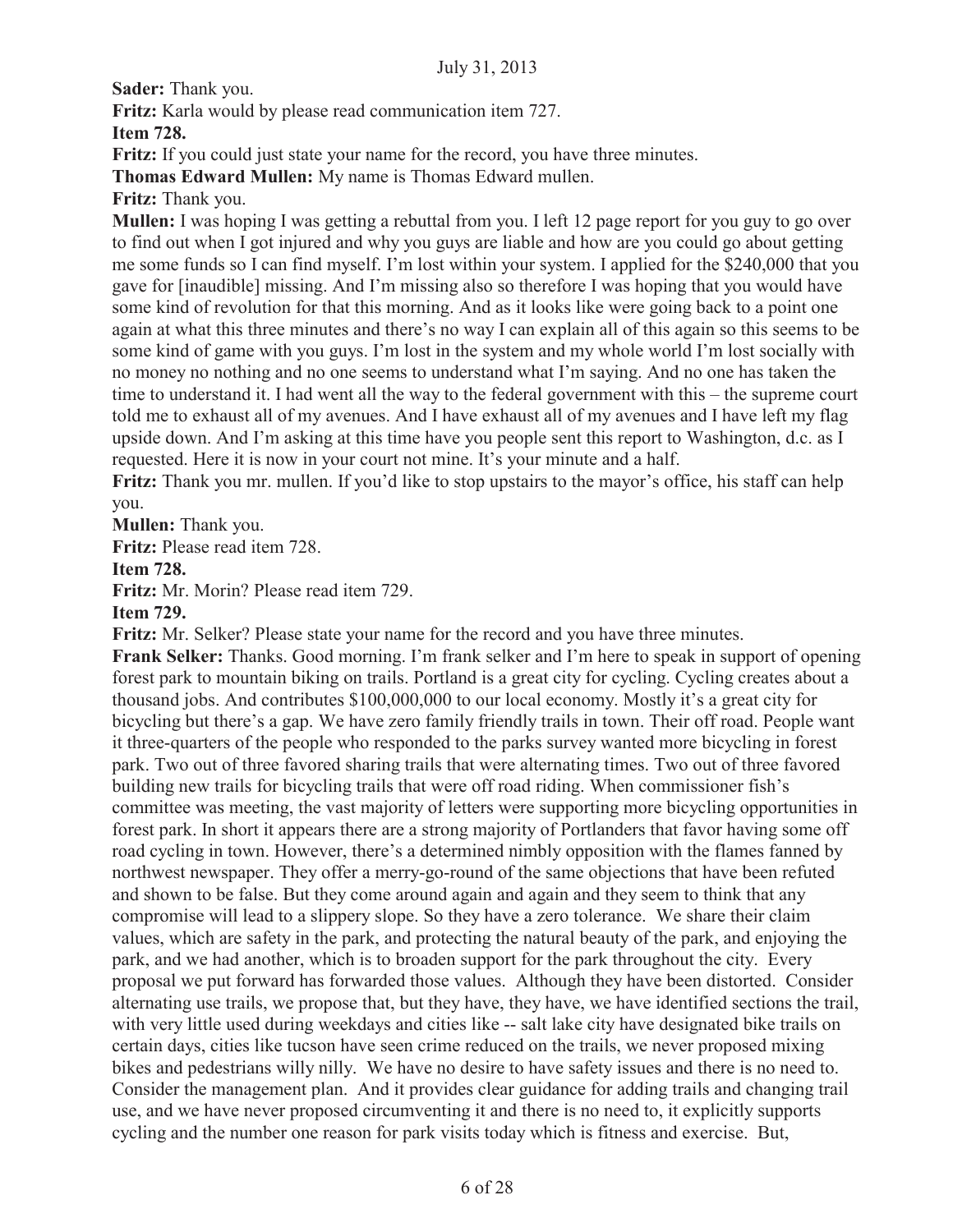opponents try to find prohibitions in the document, why none exists, consider the Park health, 40% has been reported to be damaged by invasive plants. Biologists tell us this is the true health crisis but opponents would turn away money and volunteers, if it means that we have more users from around the city. And science finds that bikes are general less, not more damaging to the park. Tire tracks are visible but a natural parks service study finds lessee erosion than pedestrians, and the studies have also found less disturbance to wildfire than pedestrians, seattle, minneapolis, and philadelphia, and phoenix, virtually every city in the country has cycling trails within minutes downtown. And by honoring the preference all Portlanders, you can help business, broaden support for the parks, and protect our reputation, and reduce vehicle miles driven and provide healthy alternatives for families in Portland. Thank you for your time.

**Fritz:** Thank you for your testimony. Since I'm the commissioner now in charge of parks, let me tell how this decision will be made, the process. This coming monday, there is going to be a meeting at the hoyt arboretum in the evening, the details are on my website, to review the project evaluation methodology, this is the review all the applicable plans, plus the ecological values in the park that will be used for reviewing all kinds of construction in the park, proposed construction. So, this meeting is to review that, it's not a public hearing, and we'll be taking input after the hearing. And once that methodology has been adopted we'll be using that to evaluate whether any initiation construction projects in the park move forward. So we do have a clear way of making this decision in an objective manner which will give everybody the opportunity to participate.

**Selker:** Excellent, thank you very much.

**Fritz:** And please read 730.

**Item 730.**

**Fritz:** Mr. Fleming.

**Moore:** He may be rescheduling.

**Fritz:** Thank you.

**Fritz:** 731

# **Item 731.**

**Fritz:** Good morning, and thank you for being here. Please give your name and you have three minutes.

**Sarah Hobbs:** My moral support, my name is sarah hobbs and november of 2005, if not for the sole fact that I did not want my kids' last memory being that I killed myself going over the vista bridge, we would not be having this discussion today. I want to thank you, commissioner novick, for taking the lead and taking the stand that you have had on the barriers of the bridge, but I have an ongoing concern. Research has shown that means a reduction which the barriers are, would good mental health follow up for every ten people that either stopped from attempting to commit suicide or have an unsuccessful suicide attempt, nine will not go onto try to commit suicide again. The barriers are an awesome first step, and my concern is, we don't have the mental health services to help the ten that are stopped by the barriers, or the people who talk them down. Research has shown for the majority it's an acute crisis with short-term care being three months, but, there will be three that will need long-term care. Those are people who have bipolar disorder, schizophrenia, or severe issues of depression. I know for myself the issues that almost drove me to the bridge eight years ago is still an issue. And in may I became suicidal again, but, this time, ended up in the emergency room at ohsu. I recently talked to my primary care doctor two weeks ago about getting counseling for the anxiety issues that I have. And she said that it could take three to five weeks for me to get an initial appointment. For somebody in crisis, that is way too long. I know we can send people down to the cascade walk in clinic but where do they sent them? I'm not sure. There is an issue with the mental health safety net that needs to be addressed. I talked to the head of the suicide prevention division for the state of Oregon. Portland is number eight in the entire nation. For suicide, suicide prevention takes many forms. We need reductions like the barriers at the bridge, education, but you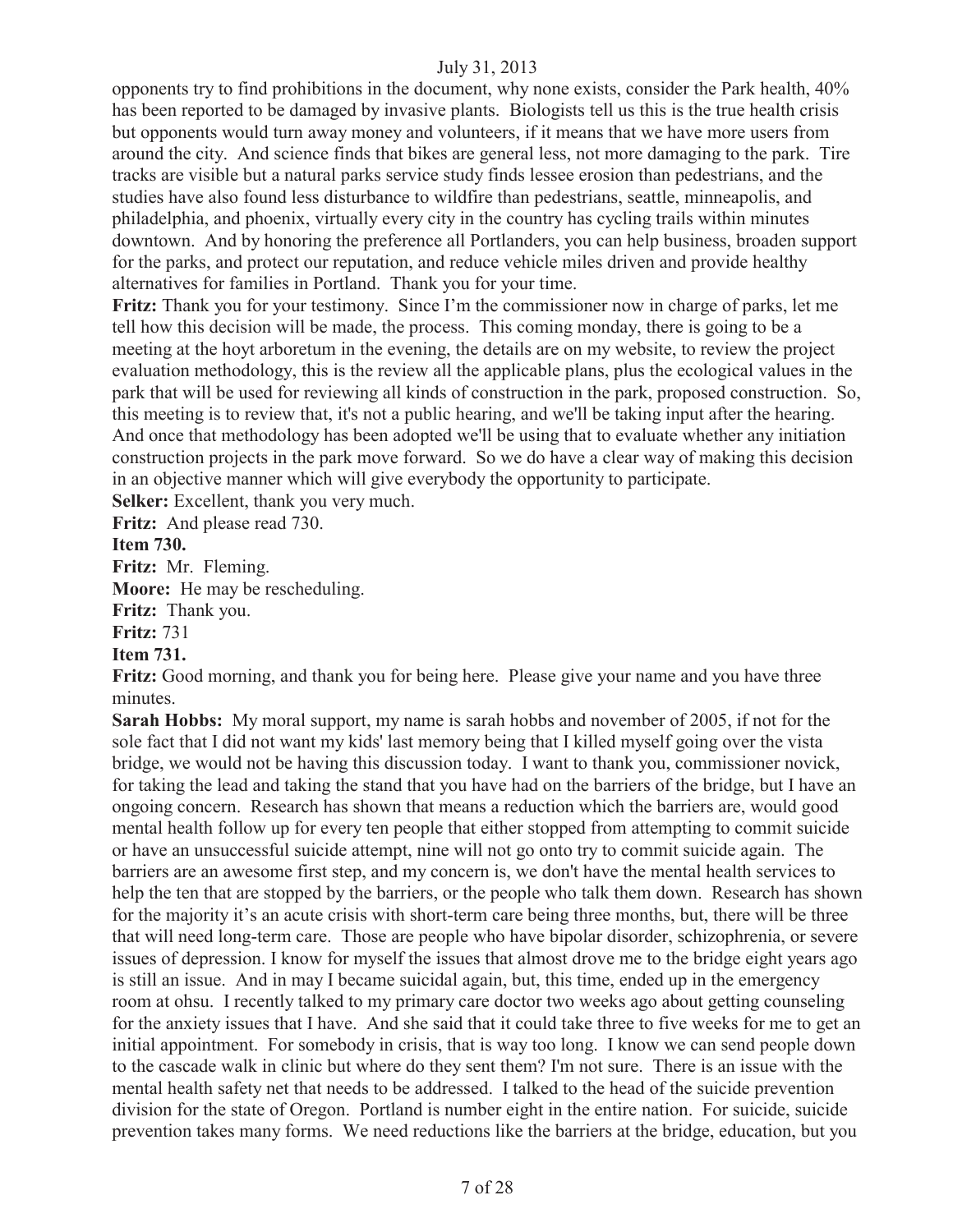it takes mental health care. Commissioner Fritz, I understand you were a psychiatric nurse for many years before you came into politics, so I am hoping, I am preaching to the preacher saying this to you, that I can count on you for your support, thank you.

**Fritz:** Thank you very much for coming in to highlight this issue, which is one that i've been working on. The state, actually, did increase funding for mental health services significantly this past session. And I am hoping that the affordable care act will also help with that starting next year. I keep this, which is the number for the lines for life, which is 24/7/375 and folks can call there, 97% of the calls, they can spend an hour or more on the phone, so you don't have to wait the 6 weeks or so, and for those, I will just read the number, it's 503-972-3456. They are trained volunteers, and they will take the time to work with you. And others, and people who are concerned about people with mental illnesses can also call that number. The other thing that I want to share with you, which I just found out vesterday, is that the Multnomah county has fund the first aid for mental health program. They are going to be training both government employees and citizens in contact with folks experiencing mental health crisis on how to help in the moment. And with commissioner novick's leadership, there is a volunteer patrol that's also working on that. **Hobbs:** Yes. Yes. I am a member.

**Fritz:** I am encouraged that there is a lot more awareness of the challenge that has been the silent killer, for so long, and so much stigma involved. I so appreciate you came in to share your story and urge continue vigilance.

**Hobbs:** It has been hard because like you alluded to, it's the stigma. And it's hard enough for people like me with mental illness because of the stigma, to say, we need help. And then be told, you have got to wait three to five weeks to get your foot in the door for help. It's like, I have learn since I almost went over, considered going over the rail of the vista bridge in november 2005, to write a plan, and I have got good communications with my doctors. But, my concern is for the people who don't, we have got a solution at the bridge but other bridges, the high-rises.

**Fritz:** Thank you very much for coming in. [applause]

**Fritz:** That brings us to the end of the communications. Does anybody want to pull anything from the consent?

**Moore:** We have a request to pull 737.

**Fritz:** Could you read the title of that.

#### **Item 737.**

**Fritz:** We'll hear that item at the end of the regular agenda. And any other requests to pull? Please call the roll on consent.

### **Saltzman:** Aye. **Novick:** Aye. **Fish:** Aye.

**Fritz:** Aye. Thank you. And now we have a time certain for 9:30, item 732.

**Item 732 and 733.**

**Fritz:** Commissioner novick.

**Novick:** Thank you, president Fritz. I don't often feel a kinship with ronald reagan but today I think I feel like president reagan must have felt on first inauguration day when he got to celebrate the return of the hostages after jimmy carter had done the work. When this council took office in january, we inherited what has been described to me as an uneasy truce in the northwest parking wars. A war that perhaps was not so hot as the korean war. But, hotter than the rivalry of the farmers for the classic rogers and hammerstein musical, "oklahoma." The uneasy truce was a result of the plan, that the council adopted in december. The uneasiness, I think, is reflected in the fact that the plan provided for a lengthy phasing period, which you might regard as a period of drawnout disarmament. But, since then, the mayor's office led by josh alpert, engaged the various parties, who came together, many of whom were working on this issue for years and years and years. And agreed to certain modifications to the plan and decided that, actually, we can do a full implementation in january of 2014. I want to thank the previous council and I want to thank josh,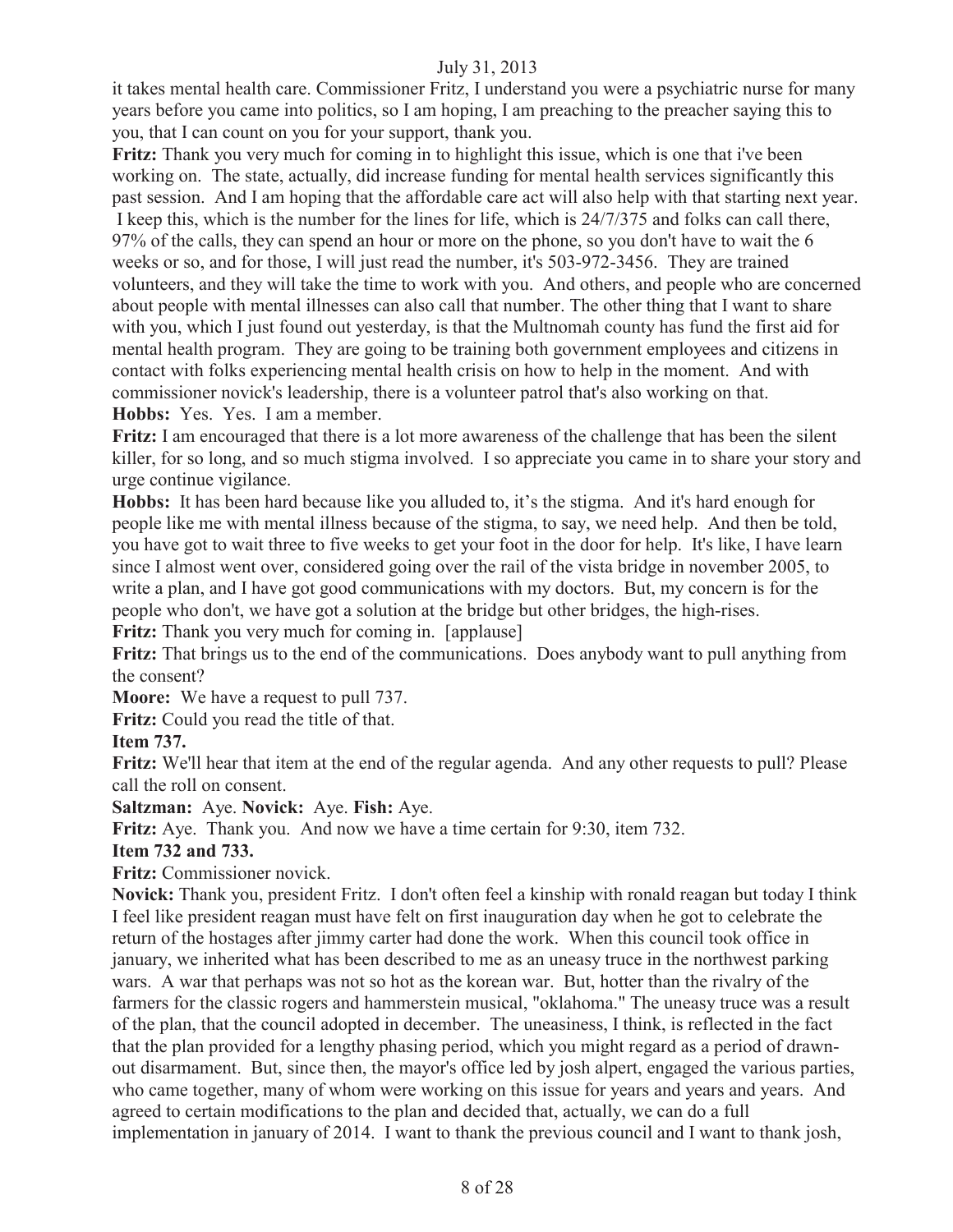and bill and bob and marty, and especially, the stakeholders and community who work towards this resolution. And, and now, I would like to, to ask bill Hoffman to come forward to describe the amendments. And by the way, I think that we should probably address both 732 and 733 in tandem. They are joint.

**Fritz:** Would you like to read the title for 733. Thank you.

**Bill Hoffman, Portland Bureau of Transportation:** Thank you, I am bill hoffman, transportation. I had an introduction prepared but I believe my commissioner did a much better job with it. So, I am going to launch right into the changes, so you can see what is proposed. As commissioner novick said, the proposal is to implement the plan fully in january of 2014. You can take a look at the map, and gives you a good idea of what we're going to be doing. The solid blue, is, is metered parking. The blue stripes is a hybrid area of, metered parking, and permit parking. So, permit holders and permit holders are all residents and all employees in the district, are eligible for permits. Permit holders can park for free, in the striped area, and whereas if you are a visitor, you would use the pay station, and the blue dots, is the permit area, and I will explain all these in a little more detail as we go forward. The -- perhaps the number one concern from the business community, was what was original proposed as a three-hour time stay and the feeling amongst the businesses is that it's very important to be able to come into the district, park, and have enough time to avail the wide range businesses and Restaurants and services in the district. So, this would change what was the adopted three-hour-based time to a four-hour-based time. And there is a couple of exceptions to that, though, because there is also the realization that there needs to be some short-term parking, as well as the long-term parking. So, although approximately 80% of the paid spaces on 23rd and 21st are going to be long-term four-hour parking, approximately 20% of the spaces will be two-hour parking, so we'll have mix of long-term and medium term parking. Within the non metered, within the non metered permit area, within the non metered permit area, we're providing for short-term parking, one, 30-minute space on every block face, and this is important primary to residents who may not be able to find a parking space close to their house, but will be able to have a short-term parking on each block face so they can do loading and unloading. We're also proposing to extend paid parking from the current boundary proposed at pettygrove taking it now to northwest vaughn. The picture on the right illustrates why we are doing that. Really, since the time that we, we started the, the most recent parking plan effort, there has just been a huge influx new development in lower, the northern end of the district and that's only going to increase as the conway site develops. Couple of changes to the permit parking plan. One, is we're making clear through this action, that we're only implementing the permit program to northwest 25th. Now, the permit program is primarily in place to deter the commuter parkers, and these are folks who are looking downtown, working in the pearl district, and parking in northwest, where it's previously been free to park you will day and either hopping on public transportation, or, or in the case of the pearl, just walking down to, the jobs in the pearl. So, the district is, is designed to address that, to mitigate against that, but, the, there are parts of the northwest district that are not impacted by commuter parkers, and we believe that the line is approximately at 25th. So, we will not implement the program west of 25th until there is a need. And as there is a need, by request, we can go in and expand that area. There is also concern that even with the four-hour time stays, that there are some very legitimate uses that need to extend beyond four hours. So, we are, through this action, we are committing to make day pass permits available, and it's at a very moderate cause to business', institutions, medical facilities, that for whatever reason need to have longer time stays.

**Fish:** Stay on that for a second? You are going to go to 100% on that? **Hoffman:** Yes.

**Fish:** And then over time, look to bring it down? **Hoffman:** Yes.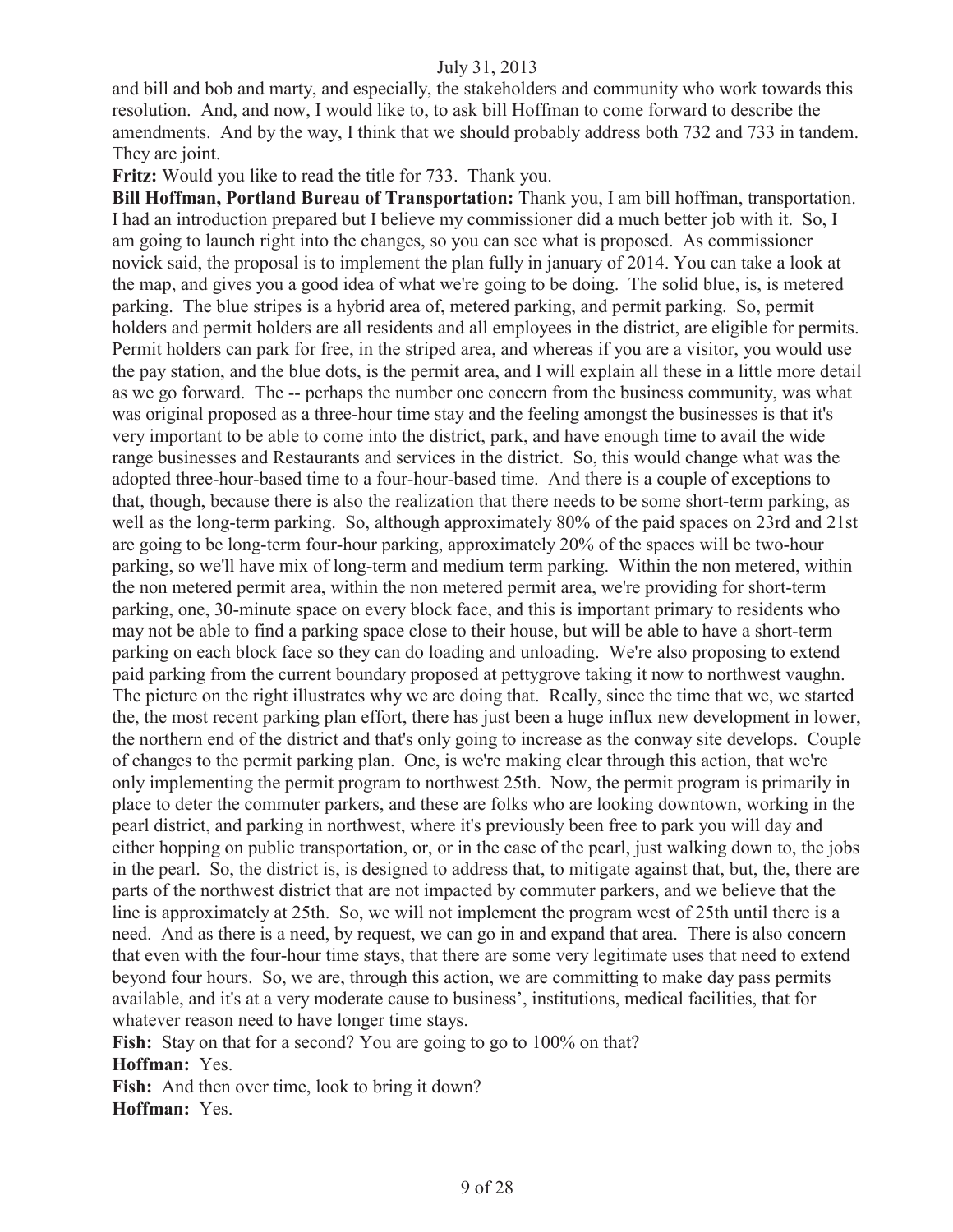**Fish:** And i'm just curious, someone who is volunteering in the school, through parks, runs in and gets a permit and comes out. Could very well find ticket. So, how do we deal with the sort of grace period between parking and getting the ticket? And getting the --

**Hoffman:** There are a couple ways, the easiest would be to have a 30-minute non metered, zone for short-term parking. Similar to what we're doing -- yeah, in the rest of the permit area so someone could park there for a short-term, run in and get the permitting and come out and park.

**Saltzman:** Before you leave, bill so what is the reasoning behind allowing meters to be plugged? I thought that that was something we frown upon throughout the city. The meters.

**Hoffman:** The reason -- one advantage of the meters, one important reason for meters is to encourage turnover, and in most districts, turnover is perceived as most business districts, turnover is perceived as advantageous. You want someone to park. Be able to park do their business and then vacate that parking space for the next customer. The northwest district uses a different model. And, this is not per se a p-dot best practice, but, it's, it's a very strongly held feeling amongst the business community that long-term parking is advantageous, and so the ability to plug the meter is, in alignment with that. I know pat and other representatives of the business community are here today, and that's probably a good question to address to them, from our point of view, although it does not meet the best practices, as we understand it, we're very sensitive to the, to the awareness, that businesses often know what's best for them. And so, in this case, we'll put it in place, if it doesn't work, I think that the businesses will be the first for raise their hands and say, please look at this.

**Saltzman:** I will wait for that testimony but i'm thinking, I think that, that I know what they are thinking, which is, you know, people want to enjoy lots of, things, great things in northwest Portland. But I also see the potential, not withstanding having permits, that people can just, you know, people who work there or have a visitor just, just stay there for, stay in a space for the entire eight hours.

**Hoffman:** Right. It takes some work because you need to come back and plug the meter. And, and it takes some money because you are paying to do that, but right. I think that, that, that we have used the analogy before that what we're doing right now is, is putting the mechanisms in Place for parking management. So, we have the tools in place, and we have the paid parking and a permit program and we're going to have a demand management program in place, but, over time, is it the gearing is very loose right now. So, over time, the gearing can adjust as we learn and experience, and so I think we have to look at this as an evolutionary process of parking management in the district, and this is really the beginning.

**Saltzman:** Ok. Thanks.

**Hoffman:** Event overlay. Some have argued, and the pictures on the right, some have argued that our event day signage is confusing.

**Novick:** Mr. Hoffman. I just have to ask, has anybody argued that they are not?

**Hoffman:** Actually, ramon, do you want to -- [laughter] No, I mean, it clearly is confusing, and we have struggled with this and struggled with this. But, the answer, of course, is to move from signage to pay stations, and the reason is that with pay stations, the communication in terms of hours can happen at the pay station. And the pay stations for event days, which are relatively few in the calendar year, can be programmed into, into the pay station, so you don't need this signage. There will be some signage that will indicate it's an event overlay district, and that you need to pay attention to the pay attention for time restrictions, but beyond that we're going to move away from the confusing signage.

**Fish:** Two comments on that. One is that for some of us whose eyesight is not that great, reading the information on the pay stations is a challenge. So, just to think about that, particularly for older adults and, and for people who will be reading it at night. I find it very challenging to read it, so I offer that, and second, one of the virtues of a sign, even one as confusing as this one, is that once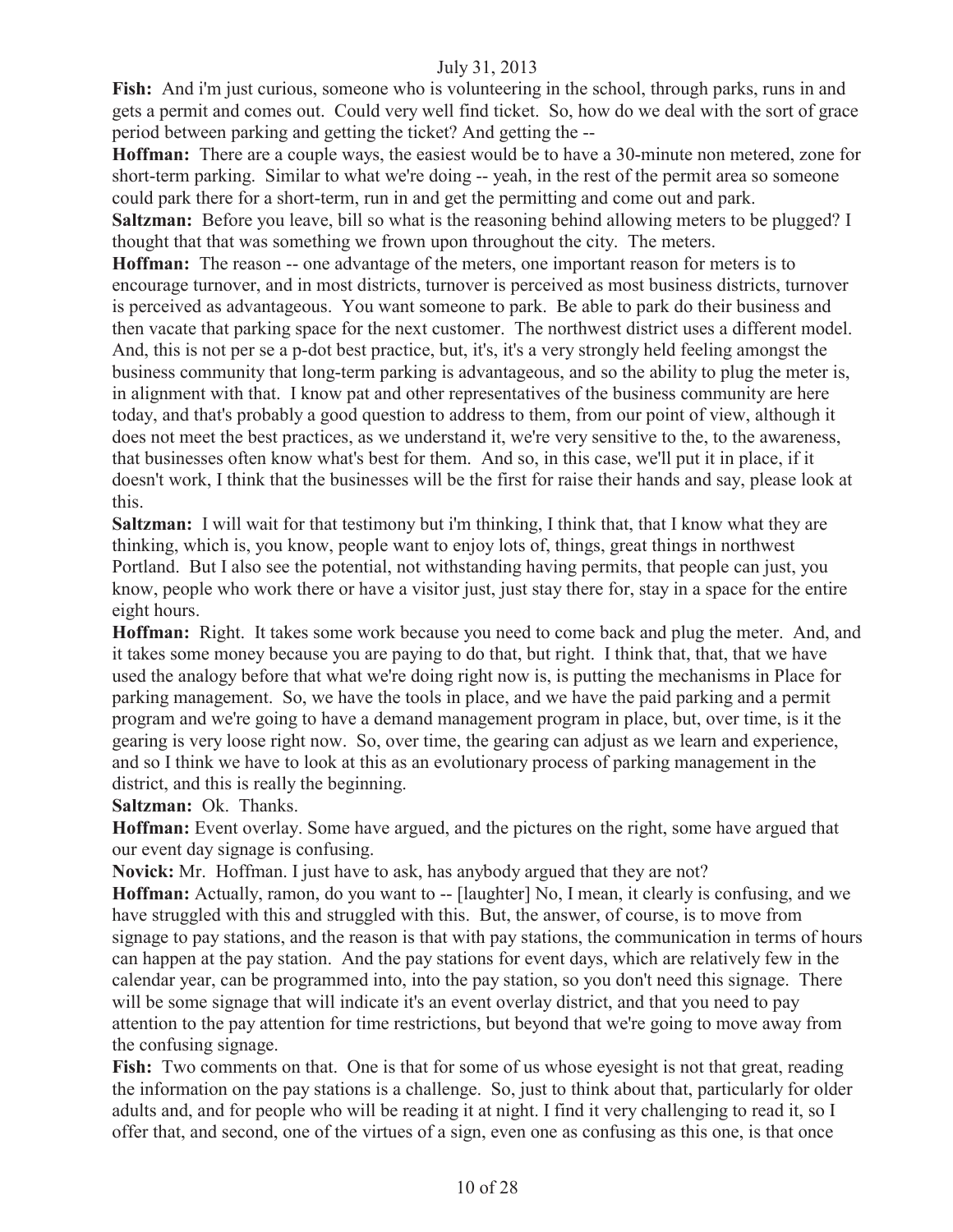you master that sign, you know that this is a street that you can or cannot park in. And so, there is a potential and a by-product of this is that after you have gone through all the effort to find a spot, park, in a congested area, get over to the pay station, you learn, in fact, that's not -- you cannot afford it or it's not the right place, so, i'm, i'm concerned that we may be subject to any one level of confusion for another set of challenges, but, again, as you said, this is an evolutionary process. **Hoffman:** And I think it's the nature of the parking business but hopefully lesser of evils, and -- **Fish:** What I urge you to do on the machine make it as clear as possible because I find it is difficult to read it.

**Hoffman:** Transportation management association, tma, the model of this was originally built on was the lloyd district model, and in the lloyd district, the tma, is relatively autonomous. They function as an independent board and they have great discretion over parking decisions in that district. And they still need to abide by all the city's codes and policies, but, they, they have a certain degree of independence in terms of managing, parking, and transportation, in that district. And it works very successful. There was some concern that applying that model to the northwest district, at this point, would not be the best to do. And, and that -- this is somewhat a result of the, just the extreme difficulty that northwest has in terms of the variety of uses that, with the high concentration, the natural high concentration of commercial business, office uses, and it was filled by all parties, that it would be best if rather than having a tma structure, that we used a stakeholder advisory group structure, with the authority to make decisions and the leadership to make the decisions coming from the office of transportation, and the director of the office of transportation and the commissioner in charge. So, we're, we're making that change in this, set of changes. **Fish:** How a, will prospective sag members be selected? Will there be a process that people will self-nominate, or is the commissioner in charge, are they looking for nominations from his colleagues vor how do you intend that to work?

**Hoffman:** I think that we could let commissioner novick answer that but I would suggest that we have not crossed that bridge yet and typically, the appointments are made by the commissioner, and I think it's a, important that this committee be endorsed at that level. And we put out applications for the tma some time ago, and we have a number of people that expressed interest, but we'll start those discussions in the next phase, which follows this meeting.

**Novick:** I will be pleased to listen to suggestions from my colleagues.

**Fritz:** Is there any suggestion of what to make of what the committee would be in terms of the stakeholder interest groups?

**Hoffman:** We really haven't approached that, but I think that typical of the committees, we want it to be as representative as possible and it also needs to be a group that is, -- of course, many, many are, just committed to the betterment of that district, in parking in the district, and I think that there are many people who, expressed interest initially who I believe will have continued interest. **Fritz:** Are you about to discuss the revenue sharing?

**Hoffman:** I didn't have the revenue sharing in the powerpoint but we could discuss that if you like. **Fritz:** Yes, previously, the tma, the transportation management association was set up to manage half of the revenue from the meters.

#### **Hoffman:** yes.

**Fritz:** What's the proposal for the stakeholder advisory group in the revenues?

**Hoffman:** The city has a policy of, of sharing revenue with, with parking, with, with parking districts, and meter districts, and paid parking districts and it is 51% of those revenues stay in the district. Now, it's important to know, that the revenues stay in the district for transportation purposes. And they are it is transportation money, it is used for transportation purposes. And those could be for demand management, whether it's under-writing the cost of buses or providing better pedestrian access to transit, so there is a variety of uses that are possible it, stays in the district. In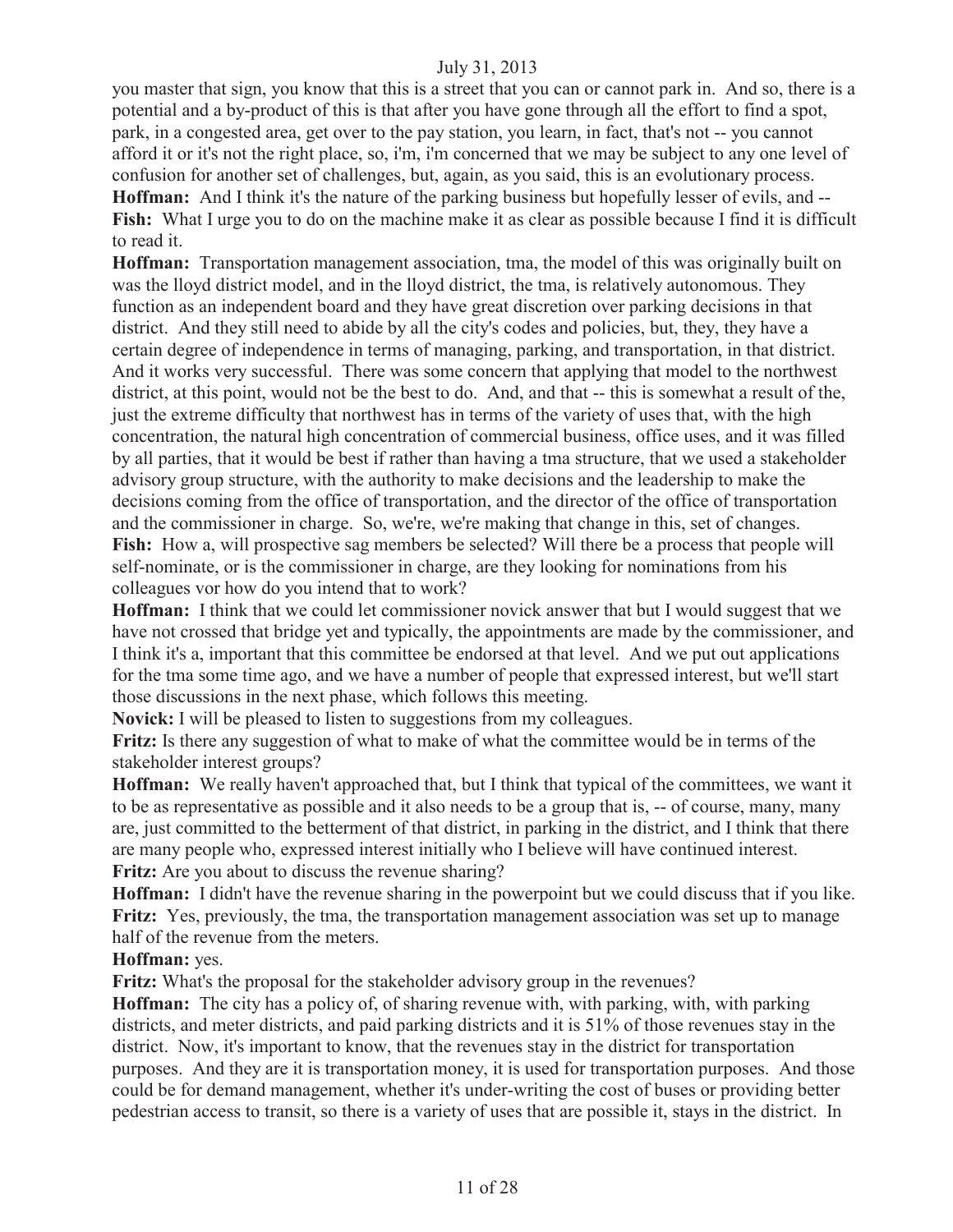this case the stakeholder advisory committee will act as an advisory committee to the office of transportation and the commissioner in charge of transportation.

**Fritz:** Thank you.

**Fish:** Just one follow-up. You said you hoped to have this operational january of 2014, do you have a guesstimate in your want of what the net revenues would be in year one under this plan? **Hoffman:** Um, I can check with my advisors sitting in the audience, I believe last time we looked and someone behind me correct me if I am wrong, but, I believe that the revenues, that the net revenue -- the gross revenues were, I think, close to \$2 million a year. I believe that's changed the mix of meters is changing now.

**Fish:** Plus or minus 2 million gross, and then net revenues would be --

**Hoffman:** I can't tell you off hand.

**Saltzman:** Here's a reinforcement.

Fish: I'm not looking to pin down on specifics but looking for the range.

**Marni Glick, Portland Bureau of Transportation:** Marni Glick bureau of transportation, so we are assuming at full implementation, \$3 to \$3.5 million in revenue. We assume in the first year there will not be any net meter revenue. That's what we share. And, so, starting in the next fiscal year, there would be a bit less than, I think, like 700 or \$800,000 that would be it.

**Fish:** Is your projection based on the fact that you have some initial start-up costs including capital costs?

**Glick:** Yes.

**Fish:** That eat up the revenue and --

**Glick:** Yes.

**Fish:** Ok, thank you.

**Hoffman:** Thank you. We're almost at the end, one of the, one of the new ideas that came out of this most recent process, is the idea that over time, we can reduce the percentage of employee permits from an aggregated 100%, which is where we are starting, to 85%, within, within five years from implementation. And now, the only way we'll be able reduce the demand for employee parking permits, is if we actively engage in a demand management program. So, one of the recommendations coming out of this is to establish a demand management program, and work on reducing the number of single occupancy vehicles coming into the district on daily basis, with employees. Now, the other side of that coin, though, is that a demand management program can be very effective, as well, reducing the number of single occupancy trips for residents, so it will be a program that will be geared towards both employees and residents, with the idea of, reducing the demand, and of course, this is extraordinarily important because the availability of onstreet parking is finite. And, and the demand for onstreet parking continues to grow. So, we will, we will never be in a position to provide an adequate number of onstreet spaces. Building offstreet space in the district is extraordinarily difficult and so, I believe that puts quite bit of pressure on the demand management. And we are prepared to work with the district in that area.

**Novick:** Bill can you elaborate on what the demands of the management program can be? **Hoffman:** Yeah. We can look at examples. It's a range of things. It can be everything from coaching, helping going into businesses, and helping folks understand what the bike routes are, and how you can be a safe bike commuter, so as to encourage biking. It can be things like encouraging provisions with new development for showering locker facilities for bike commuters or racks, and on transit end, it can be -- it's, it's -- or other areas, of the city, lloyd district in particular, provides subsidies for employees to use transit, so as to underwrite the cost transit use. So you have the cost of parking going up, the cost of transit use going down and it can be pedestrian to access improvement, things like better lighting at bus stops, and better crosswalks, these are all things, that that can encourage people to walk, bike, or use public transportation. And for any district, it needs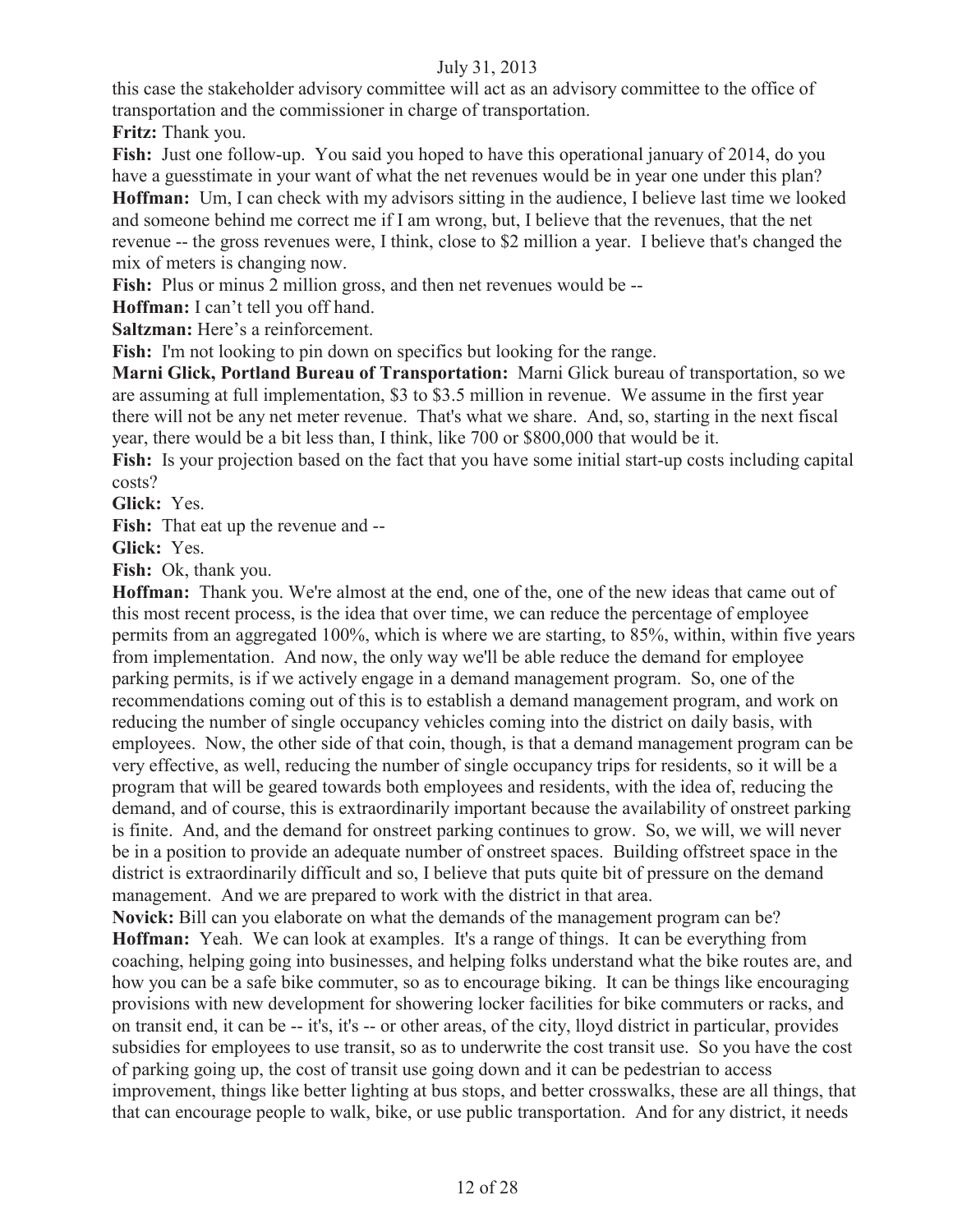to be designed to the unique needs of the districts, that's one of the things that we'll work with, and we'll have -- we'll look to, to the stakeholder committee to help guide.

**Saltzman:** So demand management isn't code for raising parking rates.

**Hoffman:** Oh, I forgot that. Typically it is not but one way, and this is not so much getting people out of the single occupancy vehicles, but, you know, what we look for is about, about 20% of our parking spaces to be available at any given time. If, in fact, you are not hitting that number, if you are above you have fewer than 80% available, then one way to regulate that is to raise rates, and that's a -- it's a best practice technique. It's one that we're not employing right now. And, and we don't anticipate, but it certainly a technique that's used.

**Saltzman:** So, this council last week had a robust discussion about the equity of the arts tax and whether it should be more progressive. I have the same concern about the equity of just arbitrarily raising parking rates. You could spend what you pay for the tax, \$35 in plugging a meter for eight hours.

**Hoffman:** Right.

**Saltzman:** And there is a certain equity issue associated with that. If we are trying to wean out those who can least afford it, I have a problem with that, and also this council has had a policy, and I hope this is still in place and I want a reaffirmation of that, that the city council approves any and all changes to parking meter rates. Is that your understanding?

**Hoffman:** That's my understanding as well.

**Saltzman:** Any changes of the demand management group suggests with respect to raising rates has to be approved by the city council.

**Hoffman:** Right. Of course. And honest, when we think about a demand management program, we are not thinking about rates. We're really thinking about, you might say rates are the stick, I think demand management really looking at the carrots.

**Fish:** I am recalling some testimony that we had in december from an animal hospital, some schools, some other nonprofits in the district, that were very concerned about the proposed 85% cap on these permits from the get-go, so, I understand the logic of starting at 100%, and then coming down. My question is the goal to get to 85%, and is that binding policy? Excuse me, is this as aspirational or are we committing to getting to 85% over period of time?

**Hoffman:** This is completely aspirational.

**Fish:** So, I guess, in the spirit of how we're doing this, I don't have a problem with it being aspirational, but I do think that the council is going to want to watch that carefully, and the reality is, we also heard testimony from people that said with the kinds benefits they are offering their employees now, they are at 85%.

# **Hoffman:** Yes.

**Fish:** And they hope to improve on that. So, maybe one of the messages we want to send is that we're patient and we would like to give the district time to get to an aspirational goal. But, it does not preclude the council from saying 85% is the cap. You have had, you know, time to get there, and but, 100% is not going to be locked in perpetuity.

**Hoffman:** I will share with you the central east side, it was also adopted and put in place recently. Has 100% employee permits. They have a, a transportation, management steering committee right now. And that group is now looking at reducing that 100% to something lower, for employees. Because they realize that 100%, what is a licensed hunt, it's a license to go out and find your space, it does not ensure one, so they are now looking at the reality that maybe they shot a little too high. And I personally believe that the goal is appropriate right now, and putting the program in place is the right thing to do and over time, the collective wisdom of the stakeholders will hit on the right formula. And that's where we're starting.

Fish: And by the way, the employee permits are non transferable, is that correct?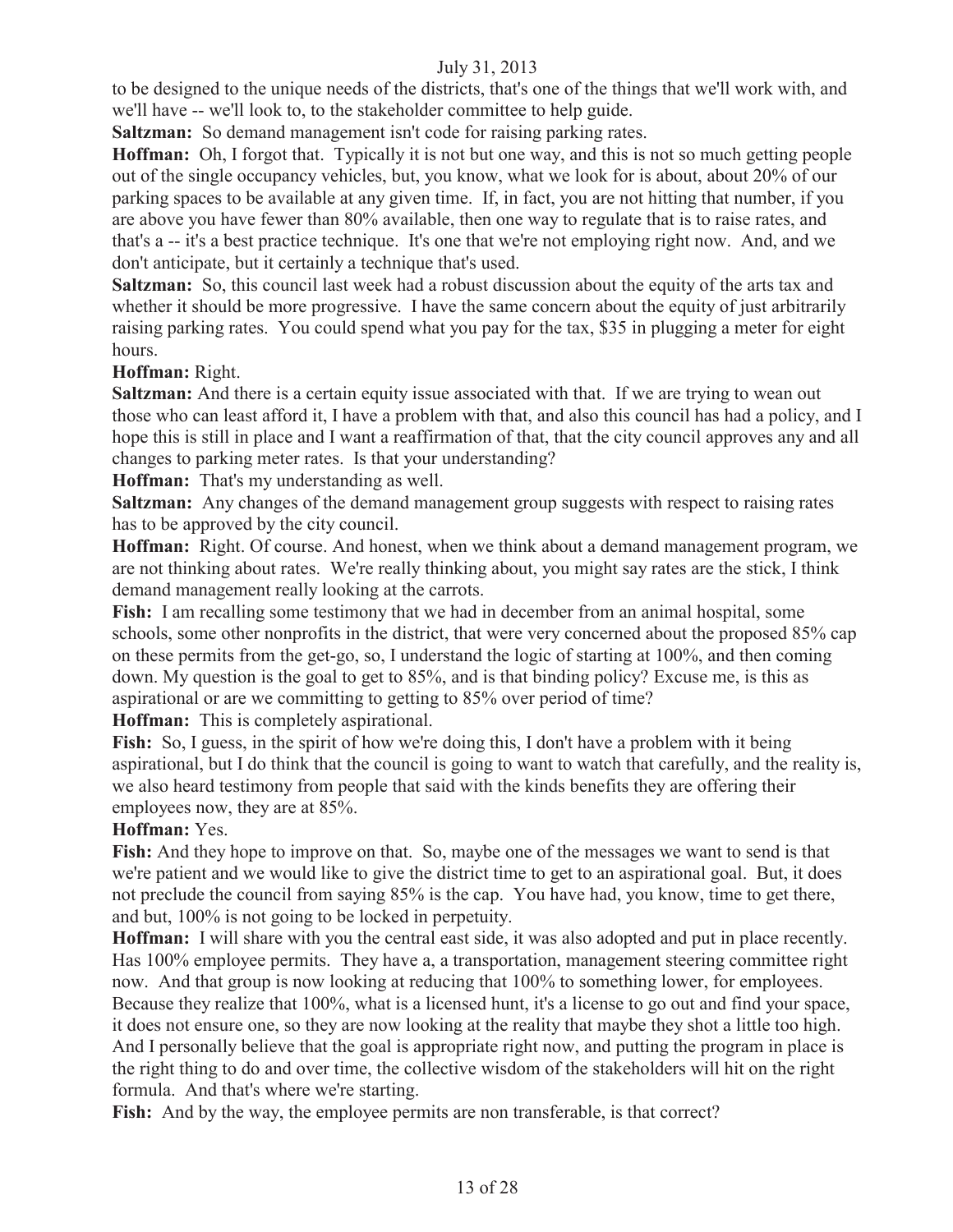**Hoffman:** That's correct. Where? I don't know if that's correct or not, let me ask marni to comment on that.

**Marni Glick, Transportation Options Program, Bureau of Transportation:** They are correct.

Fish: So they are transferable from one business to another?

**Glick:** No. From one employee to another.

Fish: So once an employer be it a nonprofit, a school, a business, whatever, seeks an allocation, they cannot be transferred to another entity?

**Hoffman:** They don't need to be. Since any entity get 100%.

Fish: Right, ok. Good point. There is a certain mathematical logic that -- even joe walsh, a close student of our work gets that one, so, I would say, I --

**Fritz:** That would be a challenge if you start to try to decrease the overall percentage that some businesses may need 100% and others not.

**Hoffman:** And that's right. That's why we say aggregate.

**Fritz:** I would suggest until transit out of northwest in the evening to all parts of the city is better, that it would be very difficult to tell employees who are coming from elsewhere to work in the evening shift that they are out luck and they cannot drive. I have a couple of questions on the parking, on the meters. And when we discussed it in november, the suggestion was that the price would be less than that the rest of the city is the current proposal to make it the same as the regular rate all over the city?

**Hoffman:** I think what was adopt was the regular rate, and I think in the central east side we used a lesser rate. We indexed that to the lloyd district but, in northwest, we're indexing it to the downtown central city.

**Fritz:** Ok. Thank you, and what are the hours of both the meters and the permit district? **Hoffman:** I am going to call up marni just so we get it right.

**Glick:** So the meter, the hours of the meters are 9:00 to 7:00 on monday through saturday. **Hoffman:** And the permit district is all the time, although not -- it is, it is only an, in enforcement hours.

**Fritz:** So that would, 9:00 to 7:00, too? Thank you.

**Hoffman:** We have one more. Ok. So, we're doing a couple of experimental things here. One the four-hour-based time stay. And the other is the plugging of meters. And the other, is the reducing the goal, reducing employee permits, and there was a request from our stakeholders that we just go back and look at these and question, is it working the way we want it to work? So, in a year, we'll, we'll pose that question and we may bring some data to the table to help answer that question, but, the idea is, and I think that this is very consistent with our philosophy of managing parking in the district, that these are - it's very alive, it's very dynamic, and at every point we need to ask, is it working, is it performing to meet the goals of the district. So this is explicitly says we're going to look at these three things, which we will, but, we'll be looking and really trying to monitor the effectiveness of all the tools that are in place in the district. And that's the end of the presentation. I know that there are some folks representing the Nob hill business association, and the northwest district association. And other affiliated businesses in the area that would like to offer testimony. **Novick:** With that, commissioner, I would like to ask christine white, pat fiedler, and tavo cruz to come up and offer their perspectives. Thank you, bill and marni.

**Fritz:** Good morning.

**Gustavo Cruz:** Thank you, good morning. I am gustavo cruz and speaking on behalf of the northwest district association or the nwda. I'm the chair of its adhoc parking committee and a lifelong resident of the northwest Portland. First we would like to thank mayor hales, the commissioners, city staff members, including josh alpert, bill hoffman, rob burchfield, and marni glick. The Nob hill business association and numerous other business representatives and neighborhood residents who provided input into the proposed amendments of the parking plan. We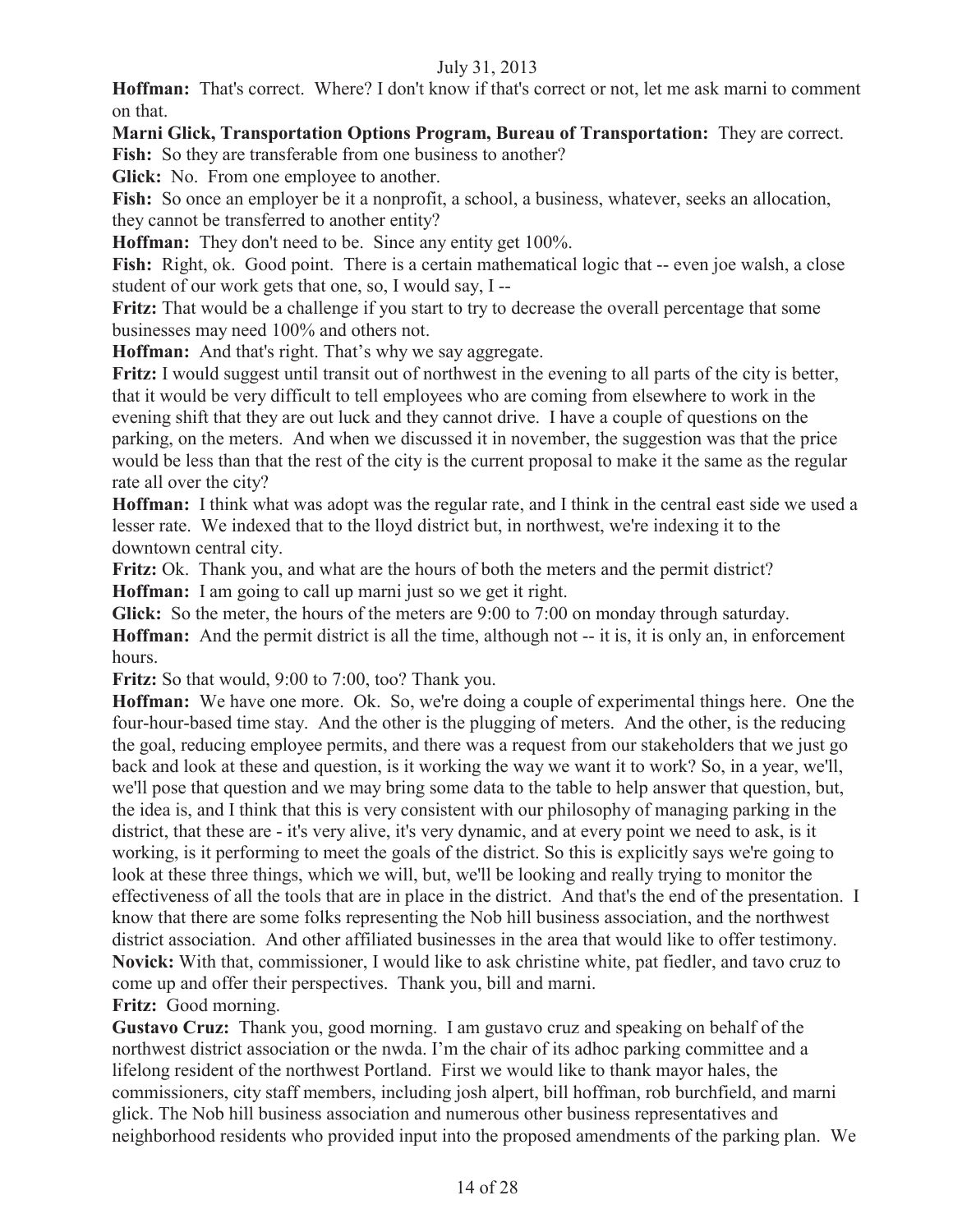appreciate the time and effort that everyone expended to bring us here today. It is also pleasure to testify alongside representatives of the business community although we have concerns regarding the plan as do our friends in the business community, it is clearly a breakthrough for us to be here together, to express our overall support. And we hope that this will be the beginning of a more collaborative approach to the neighborhood parking issues. When our board of directors reviewed the proposed amendments, their primary concerns were the effectiveness of the four hour time stay period, the ability to plug the parking meters and the goal of reducing employee permits from 100 to 85%. As a compromise, our board suggested in the current amendments now provide for, an interim review of the three issues after one year. We feel this is exactly the kind of task that the new stakeholder advisory group should undertake. The northwest parking plan should be a dynamic, evolving plan that is continually improved to benefit everyone in the neighborhood. The amended plan will use permits, meters, shared parking arrangements and other targeted efforts to make more efficient use of a scarce public resource, these will reduce the tendency of commuters to use northwest Portland as a park and ride location, and to improve parking availability for businesses, residents, and visitors. The demand management portion of the plan will encourage the use of alternative transportation. Which would further reduce the pressure on street parking. We hope that the successful implementation of this plan will serve as a model for other neighborhoods, and will demonstrate the city's compliment to addressing onstreet parking needs. We also encourage the city to continue its review of the parking minimum issue for new developments, as this has a direct impact on the availability of onstreet parking. Finally, we believe that the amended parking plan will improve livability in the neighborhood, and will serve us well as residential density and commercial activity increase in the coming years. Thank you for your time and consideration. **Novick:** Thank you.

**Christe White:** good morning, I am christe white, I represent several businesses in the district, and including singer properties and cinema 21. At the end of last year, it was less an uneasy truce and more of a flawed plan in our view and a flawed process. We had no trust or communication between the stakeholders. We had posturing instead of honest discussions between us about our diverse needs. Under the strong leadership of p-dot, rob burchfield and bill hoffman, we have a plan that does respond to all of our diverse needs. Most important, this planning effort before you allowed nwda, Nob hill and others to talk with each other candidly to build back trust and listen to each other's real needs in the district. For these reasons, like tavo said, the businesses have a plan that we can live with. We believe that it protects the business vitality through appropriate meter locations and restrictions, and it protects residential livability through permits and short-term parking in the residential areas. Did we get everything we need? No, the plan doesn't solve for unnecessary increase in offstreet parking. The code currently provides for this parking and as mr. Hoffman said, that's on paper. But it's been very difficult to build. The plan does however, promise to engage in that work in the near term, to look at ways that we can, we can make it easier to fulfill that moderate supply. With our newly discovered truce and this onstreet parking plan, we feel more confident that we can continue to have these productive discussions amongst us on all these issues. I want to thank again rob burchfield, commissioner novick, bill Hoffman, the mayor's office, nwda and nob hill for arriving here together and in closing, amen.

**Pat Fiedler:** Good morning. I am pat fiedler, and I am the president of the nob hill business association. Tavo and christe did a wonderful job describing what we have had to come to at this point. And this goes back years and years. And I am very, very pleased today to say, that the nob hill business association does support the plan with the amendments, we understand that there does need to be a review. We also understand that, I want to make it clear, when we are talking about the 100% and the 85%, of the employee permits that would be an aggregate figure, and I hope that you do understand that. And so, the other -- at this point, I want to also want to thank everyone who has taken part, you the commissioners, who have listened to us, and the mayor's office, and, and, of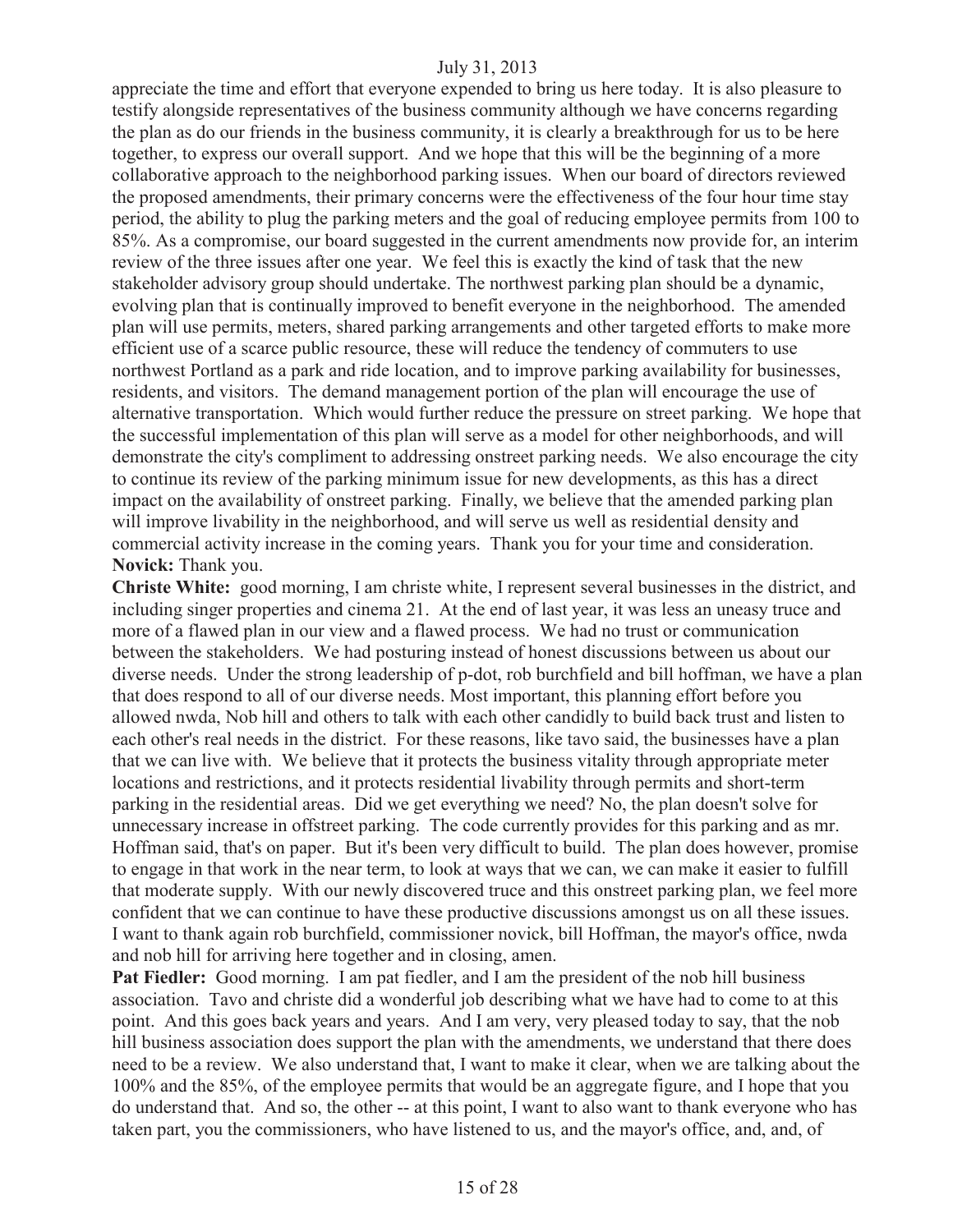course, the transportation bureau. Right now, tavo and his group have done so much in compromising with us. I know the four hours does sound to them like perhaps that won't work. The hugging of the meters, also, I know, they are concerned about. But, I wanted to tell you that the employees are not going to be plugging meters at \$1.60 an hour so I don't think that will be a concern commissioner fish. And so, I don't want to take a lot more time because I do feel that christe and tavo have stated to you exactly how we feel about this. We are more than willing to sit down now at this moment, and we really do trust each other and we have one common goal, a wonderful, a wonderful area in nob hill, not only for the residents, and not only for the businesses, but the people who come down to enjoy that area, it's full of energy, a wonderful, wonderful place, and we don't want to change that. We want to keep that. So, that's why it's very important that this parking issue is finally has come to some kind of moment where we can all move forward. So, I thank you for your time. And --

**Fish:** Tell us what business you run.

**Fielder:** Child's play toy store. We are the oldest retail business on the street.

**Fish:** I want to thank you for bailing me out on Christmas Eve.

**Fielder:** Glad to do it.

**Novick:** Thank you very much for your work and patience.

**Fritz:** Do we have sign-up?

**Moore:** We do, we have six people signed up. The first three, please come up.

**Fritz:** Good morning, please state your name for the record and you will each have three minutes. **Ralph W. House:** I am ralph w house, the cfo for Eye Health northwest, and you got bailed out on christmas eve, and I am thinking maybe we could design some eyeglasses that would help read the new Meters that are going to give you the information you need.

**Fish:** I am all game.

**House:** All right. And well, we as a business are concerned with the prior plan, but and we're actually legitimately considering what our options were as far as moving out of the northwest. We want to thank the commission for the, their recent approach to this and the changes made, which now we feel very hopeful that we can stay there. One of the, one of the problems for us, was employee parking, and it's nice to see that that's been, been resolved, as well, so again, a great appreciation for the recent approach to it, and for the cooperation of the, of the residents. It makes it possible for us to stay in business there.

**Phil Selinger:** And good morning, I am phil selinger, I live on 2466 northwest thurman street, and I am serving as board president of the northwest district association. And in that role I would like to briefly supplement the comments of the panelists before us here. And, as you know, parking needs within northwest Portland are diverse with institutions, businesses and residents having, unique perspectives on how parking might best be managed. We have been on a long road to get to the hard earned consensus that is being presented to you today. Views within the nwda are also diverse but the board of directors has concluded that this plan, with the amendments, represents the best hope for addressing the diverse onstreet parking needs of the community. The nwda supports this plan, with amendments and looks forward to working with other neighborhood interests, and the city, and continuing to reduce our automobile dependence and manage both traffic and parking in our urban setting. We appreciate the partnership, and the patience, of the business community, and we also applaud the good work of city staff, and of council, in bringing the refined plan to this point of consideration and hopeful adoption. So thank you very much.

**Fritz:** Thank you.

**Judy Kafoury:** I am judy kafoury, and I am the managing director of northwest children's theater and school located in the northwest neighborhood cultural center right there at northwest everett, between 19th and everett. When I heard that you had -- everybody had finally come to a very good compromise, on the parking plan, I was really pleased because I bring in over 75,000 people into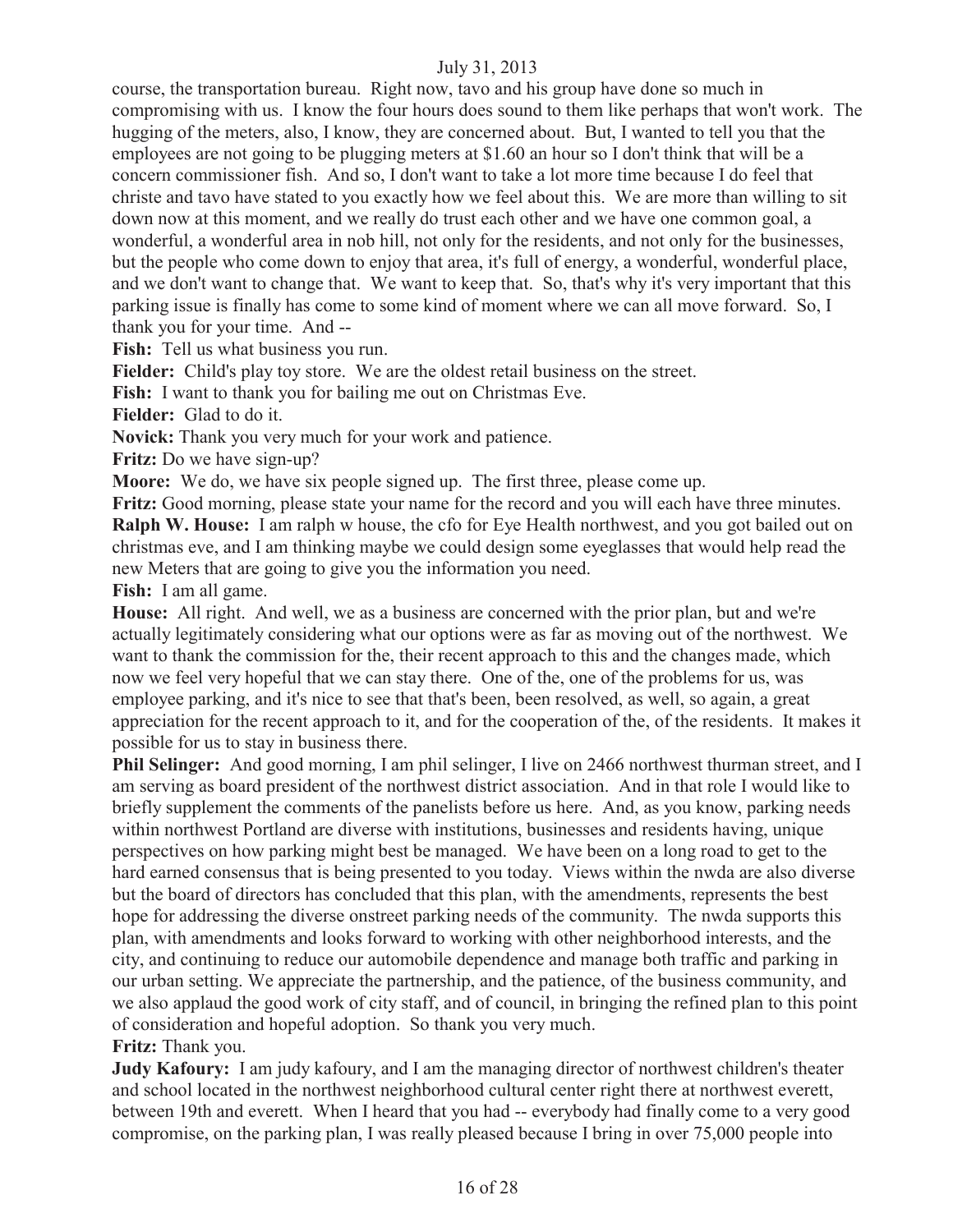northwest Portland, and half of whom are children. To attend our productions or go to our classes or other events. On the offstreet parking, is very important for my patrons and they need to have at least four hours in order to come and see a show, do a class, once the show is over to meet the actors, and then we go out into the neighborhood and they eat in the restaurant, and they shop in the businesses and so it's a win-win for everybody involved. So, I thank everybody who worked on this for as long as they have. You have helped to save the business of northwest children's theater and school, and I like to think that we are one of the great cultural programs in Portland. Thank you. **Fritz:** Thank you very much.

**Don Singer:** Good morning. Don Singer, 416 nw Hermosa boulevard, Portland. I am here today to offer my strong support for the amendments to the northwest parking plan. These amendments represent a long, hard hours of deliberation facilitated by p-bot, and implement an amended plan that can be supported by a majority of the neighborhood residents, be it commercial, residential, or institutional. Parking, is vital to the health of these dense urbanized mix use districts, and the combination of regulated onstreet and plentiful offstreet parking, helps maintain neighborhood economic vitality. Just look at the pearl district. The combination of plentiful on and, on and off street options not only help the success of the area, but it's helped to maintain the vitality. The current parking plan in northwest Portland is the strong first step in addressing the neighborhood's parking needs. As promised, we look forward to continuing the discussion of offstreet options, for the Northwest district. Which is challenged by the lack of available sites to accommodate offstreet parking, and our economically feasible to build. I would like to thank the mayor and josh alpert on their leadership on the process at the outset of the administration. Rob Burchfield and bill hoffman p-bot, commissioner novick, and tavo and phil from the nwda. And we have all accomplished the six months what we failed to accomplish in 15 years. Thank you and a job well done.

**Craig Boretz, Vice President of Development, Conway:** good morning. Commissioners. I am craig boretz. And I am vice president of development for conway. I am responsible for the development of that site. And first and foremost I want to thank all of the volunteer hours that the stakeholder group, that I was a part, put in to sort begin the formulation of, of this parking plan. I think it's very admirable that all those individuals and, and elected officials and appointed individuals spent tirelessly working towards this, this compromise. And, I thought maybe I did something wrong. Or getting feedback, or -- I often do that. So, it's, it's a great plan. I think that, the keynote, though, is, is the review of the check and adjust is an absolute must and I think that it needs to happen right away. Frequently. Because there is, there is going to be unintended consequences. Just sitting here listening to how this is going to operate, I can think of several. Conway has 1,000 employees. So, that means we get 1,000 permits. But we already have parking, so perhaps not. And I just see some, some complicating things and also see some retailers that are sort of outside the core, maybe not having the advantages of those that are being inside the core. And I think that those, those are the things that need to be addressed, those are just examples that I can think of. We also might want to amend it a little bit for pedestrians that, that stand outside of salt and straw. Kidding. There seems to be a lineup there and but, in any case.

**Fish:** You can tell them to go alberta street and there they only have to wait two hours. **Boretz:** All right, and there is, there is a place on mississippi that, that I hear is pretty good, too. And I also encourage council to consider parking management similar to this in other, other retail areas mississippi, alberta, hawthorne, division, and obviously, those areas are becoming much more dense and, and, and need some sort of management, as well. Those are my comments. Thank you very much.

**Rick Michaelson:** Good afternoon, I am rick michaelson, a resident, a property owner, and a business officer, business owner with offices direct across from salt and straw so I really get to see the impact there. I've been working on this project for, for 36 years. And it's really nice to see that for the cooperation of everybody and the great efforts of the city staff, and nob hill and nwda I can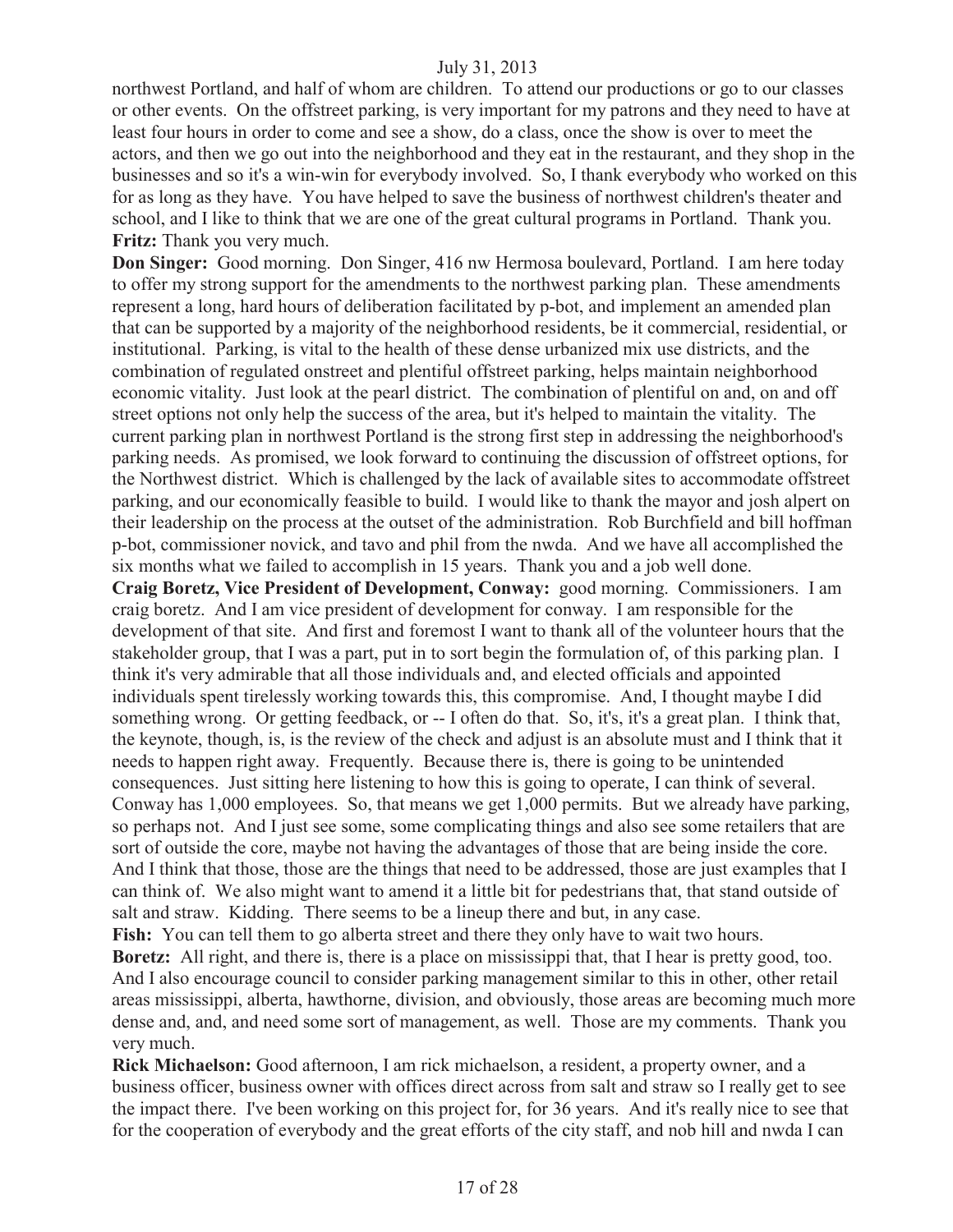take it off my to-do list, it will happen. As everybody said, this is a starting pointed and will take an adjustment during its initial and later periods. And I want to make four points. The first is data collection, to really be able to evaluate this in 2014, we need to know that's going on today, so I would really suggest that one of the start-up costs considered, is really collecting data on parking usage, in, as it exists in september or october of this year, the baseline. And the second is enforcement. And it's really easier to enforce the areas of metered parking than the areas around them. We need to have an equal level of enforcement throughout the district, whether you are in a meter or not. And the other is the parking meter fees, bill talks about the goal, 15% of spaces, available, for people to come, and park, and at any time, so people don't have to circle the block, and a discussion about raising the rates, the spaces. I think that we also really need to seriously consider lowering the rates if there under occupied. If they are not being used, the parking meters are not doing their job, which is not to raise revenue but to, to encourage turnover. If you look at, at mlk and grand, on the central east side, you will see it's easy to park because the parking, the people are not paying for the meters and there is probably a 50 to 60% utilization. We need to look at adjusting the rates up and down as time goes on, and final, bill missed the fourth exception to the four-hour rule. And that is, in the non metered areas, existing time parking, will remain at their existing time rather than moving to four hours because after all, the business owners there are happy with the one or two hours in front of their businesses. Why would we discourage the turnover by allowing the parking there, and I know he did not mention that. And I really want to thank everybody, and I am looking forward to this beginning, and I am looking forward to the adjustments over the next few years, and hopefully by the time that I retire it will be set up into a, a norm. Thank you. **Fritz:** Thank you very much. Does anybody else want to testify?

**Moore-Love:** That's all who signed up.

**Fritz:** Lightning would like to. Anybody else who would like to come forward now please do so. Good morning.

**Lightning:** Good morning. I am lightning. And one of the issues that I have is as we all know in the past, there's been a lot of private developers that wanted to build parking structures in northwest Portland. And they ran into a lot of resistance. And now, what we're seeing, and I am hearing is that we might not have enough parking out there. For all the people. And now, one of the things that i'm not hearing today, is why don't we want to develop more parking structures, now, I have heard that limited space, may be not enough property out there, but I would have to disagree with you on that. I think that there is. And I think that a lot of developers would jump at the opportunity to maybe build a parking structure. And if we want to have the rates drop, that's definitely one way to do it. We put more supply out in the marketplace and that will drop the rates. Now, it sounds to me like everything that i've been hearing, we don't have enough parking. We want more turnover. And we want to reduce the permits, for the employees, but let's face it, I think that developing more parking structures and or figuring out a way to work with some private developers that have some parking structures near northwest Portland, is to our advantage. And I would like to see and hear a bit more from private developers who might have an interest in doing that. And putting more parking spaces in the marketplace to drop the rates and make it more affordable for the masses out there that want to be in northwest Portland, and doing their shopping and living in the apartments and being in that area. Thank you.

**Fritz:** Thank you. Good morning.

**Mitchell Bailey:** Good morning, I am Mitchell Bailey. I live out at gateway and if you don't happen to notice, amanda Fritz, you went out to gateway, and it's like what, what -- well, what are we going to do? People go on and say, let's let it die. I am seeing the future of gateway, as a cemetery. Of what used to be the elks and all of this. Or the fred meyer, and the gateway shopping center. All because a transit agency can't seem to utilize the park and ride, and I am trying my darndest to get another person from any, any department, commissioners, or mayor, the mayor's office, and all of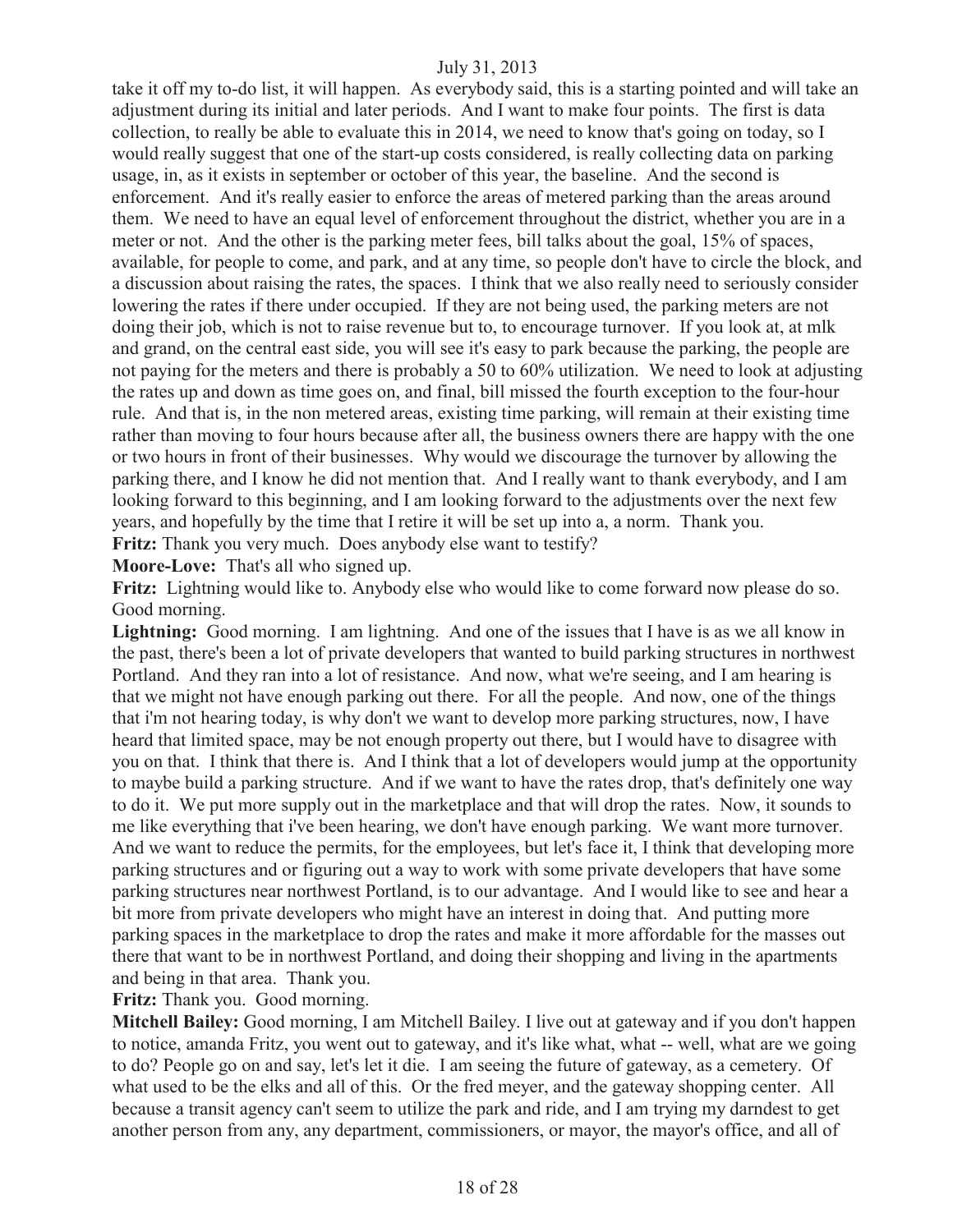this, and it's like, what can we do? But it's like people are just not caring about anything. And when it comes to gateway, it's like, it will glisten and 99th and 100th avenue, and they may not have onsite parking for their, for their guest and is residents. Just think about that. Because, because it's like oh, yeah, we need it. I'm pushing for a permit parking. But these other places that just don't seem to want to go through and pay \$60 because they cannot seem to, to afford that for permit parking. And, then, it's like, then why have a historic gateway district? I'm seeing everything going right into the ground and being one big parking garage. For tri-met. Since they have three trains, and they may have trains in the near future, and I have told them there, and I said fine, I already know i'm not getting one from the elks or from the Oregon clinic or the providence clinic, so there's your chance. To go on through and expand, and after that i'm waiting for someone to knock on my door and say, oh, yeah, we're taking everything now, and way beyond. Possibly to, to 122nd and burnside. And halsey. And tri-met will have all their parking spaces, and they will have a park and ride at 102nd and shops lost, along with shelters. So, I encourage anyone to go on through, and take a look out there and say, what can we do? About it? Because if nothing is going to get done, I would say fine. That's it. Why have it. And then this is a destroyed area, future cemetery, what used to be the gateway terrace or elks or whatever, and ok. Let's visit this cemetery, and all of that. What used, it used to be. At these times. That's what, what i'm seeing gateway is as the cemetery, this other one went through, and he lived out in laurelhurst and now he lives at the gateway terrace, as well. And it's like, oh, yeah, we got stuff done at laurelhurst why can't they get it done at gateway. **Fritz:** Thank you. Would you like staff backup?

**Saltzman:** Yes, I would. So I have a couple of questions about the permit, the employee permit parking, and, and I realize this is all sort of being implemented and maybe fine tuned so, if you don't know the answer that's fine right now.

**Hoffman:** If I don't know, marni does.

**Saltzman:** Ok. So, for employers that have offstreet parking, for their employees, or for some number of their employees, does that get factored into the number of the net number of permits? Is there like a net permit that you get under that scenario?

**Hoffman:** It does, and we're not differentiating between employers that have offstreet availability or not. Our permits cost money, and so, our belief is that if a permit is not needed, it's not going to be asked for. But, these are, as I said earlier, the program is going to be evolutionary. It has to be, and at some point, it's clear to all parties, business owners, residents, alike, that parking needs to be managed and in some cases it means tradeoffs, so I think that what we really are doing is putting in place a process that will allow for those discussions and those kinds decisions, but right now, we are not looking at offstreet availability.

**Saltzman:** And then the, the definition of an employee, I assume, includes full or part-time? **Hoffman:** Yes. Yes.

**Saltzman:** Okay, thanks.

**Fritz:** Any other questions?

**Fish:** Madam chair, just to understand our procedure today, we have a resolution, I take it, which we're going to vote on and an ordinance, which goes into a second reading, is that correct? **Fritz:** You took the words right out of my mouth, yes. So, 733 will pass to second reading next week, and we will now call the roll on 732.

**Saltzman:** Well, I am pinching myself to make sure that i'm not dreaming. Apparently there is not a dream. This is a great day. And I have been on the council for 15 years, so I think that I have, I have witnessed the most of the northwest parking wars. And so, it's really a remarkable, remarkable accomplishment here. I want to start by thanking mayor hales, who agreed to sort of relook at what the council had pass late in 2012. And, commissioner novick, also, for bringing everybody together. And I think that, that as christe white said, and about six months, people were able to, you know, share their views and you know, be respected, and what emerged is a consensus with the business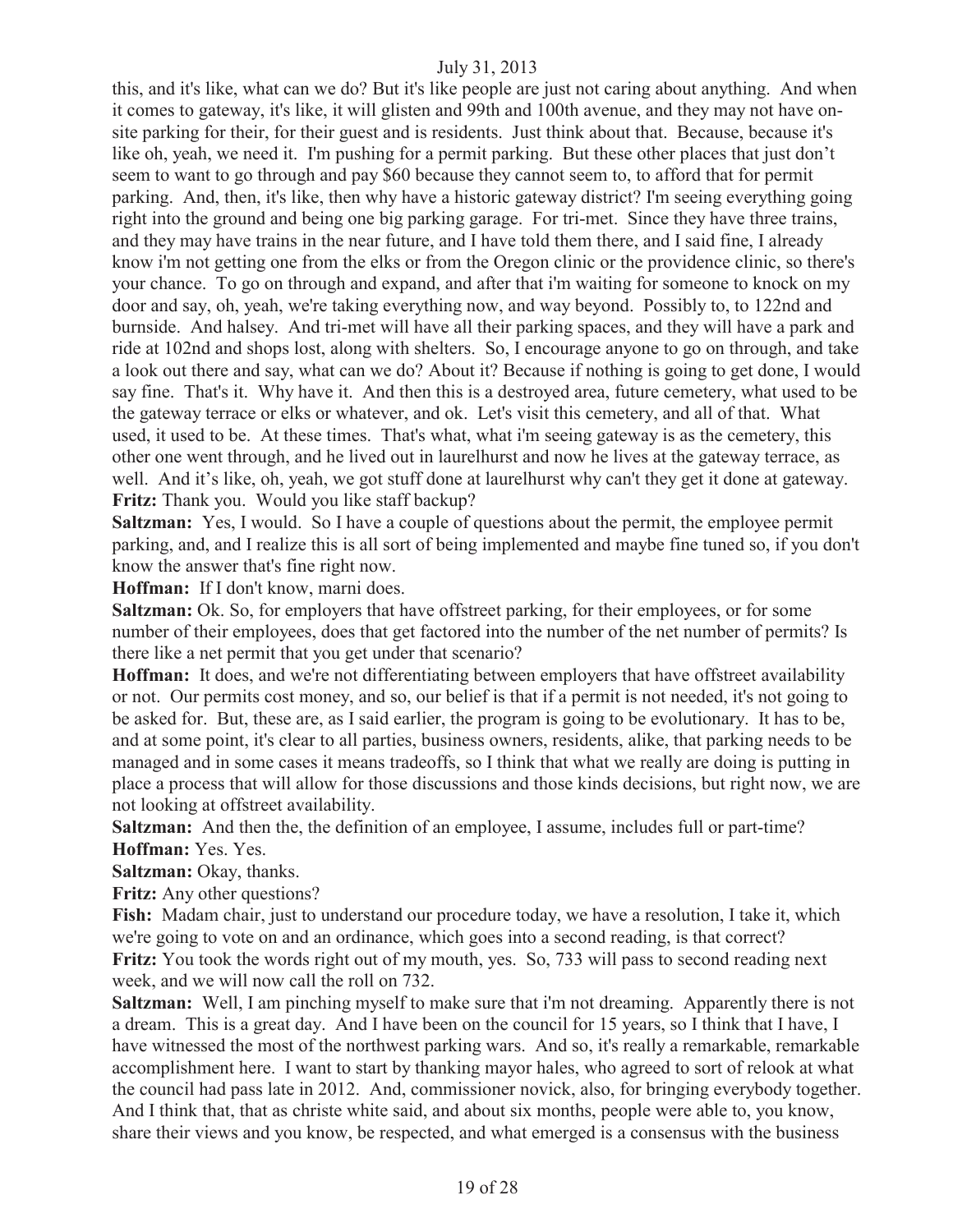and the residents all supporting this, maybe with some degrees of concern, but, they are onboard with starting this, and I am sure that fine tuning will be necessary. But, this is a great accomplishment, and so I want to thank certainly bill and marni and the others, and p-bot and all the other residents and businesses who came together to make this plan a reality. So let's give it a go and hope that it is successful. Aye.

**Novick:** This is, indeed, a great day. And I would like to thank all the members of the previous council, and commissioner Saltzman, and commissioner leonard, and mayor adams, and commissioner Fritz, for, and commissioner Fish for stepping up and finally taking on this issue last year. And, I would like to thank commissioner Fish even though he was the no vote on the plan in december because at the time he recognized it was not an easy piece and would be a historical analogy that the treaty of versailles ended world war I but also marked the beginning of world war ii. And everybody has taken that advice to heart and worked to build a lasting peace. And, and i'm incredibly grateful to bill and marni and rob and the others at p-bot and grateful to the community members, many whom were working on this issue for years. And years and years for sticking it out, and also this is a great day, it's also a sad day because josh alpert in the mayor's office has won such widespread recognition from work here, it's my understanding that president barack obama tapped him this morning to be a special enjoy to the middle east, and so, we'll miss josh very much. But I am pleased to vote aye.

**Fish:** This is, indeed, a historic occasion. You know, yesterday I pulled up the northwest district plan of 2003 because I wanted to, refresh my, my memory on the history. And we have heard as dan just mentioned, this process dates back to 1999. So, we're approaching the 15th anniversary, and that's when p-bot first started working with northwest residents and businesses on an onstreet parking plan. So, let's take a stroll down memory lane for a moment. In 1999, amanda Fritz was a member of the planning commission. And so was rick. And dan Saltzman was finishing his first year on the council. A council which included councilor charlie hales. I was a practicing civil rights lawyer and steve novick was gearing up to fight bill sizemore's measure 91. And it's taken 14 years to reach this day. That means this plan is older than my son. Arising fourth grader, it has outlasted three mayors, katz, potter and adams, and it has tested the skills and patience of a generation of neighborhood leaders. When this issue came to council last December I felt like a guest at a shotgun wedding. The solution offered looked more imposed than inspired. And one of the things that I have learned at this job is that in developing good public policy compromise is not a dirty word. It reminds me of the proverb, perfect is often the enemy of the good. What I observed in december was confusion. And distrust with deep roots. And very deep roots. And I concluded that the council's substitute plan, no matter how well intentioned was not sustainable in part because no one owned it. So, I voted no. Since then, a number of things have changed, Portland elected a new mayor. And mayor hales has appointed a new commissioner in charge of p-bot and the parties agreed to take a fresh look at an old problem. With new leadership and new approach, citizens who were part of the northwest parking wars for over a decade sat down and hammered out a compromise. All of the key elements of the revised plan reflect give and take by the parties. And we have heard the various components of the plan management design, permitting, parking hours, and even the map changes. And frankly, at a time when division and gridlock dominate our government in Washington, it is heartening to see neighborhood and business leaders work together for the common good. So, I, too, today want to join with my colleagues in extending a hardy thanks to everybody who made this day possible. To you, commissioner, commissioner novick and your great team at p-bot. And to mayor hales and josh alpert, for giving it a second Look. And to our friends at the nwda and the nob hill business association, including pat and phil and juliette and tavo and, of course, christine, and christe, bill, marni and rob, and congratulations to everyone on a job well done. And today I proudly vote aye.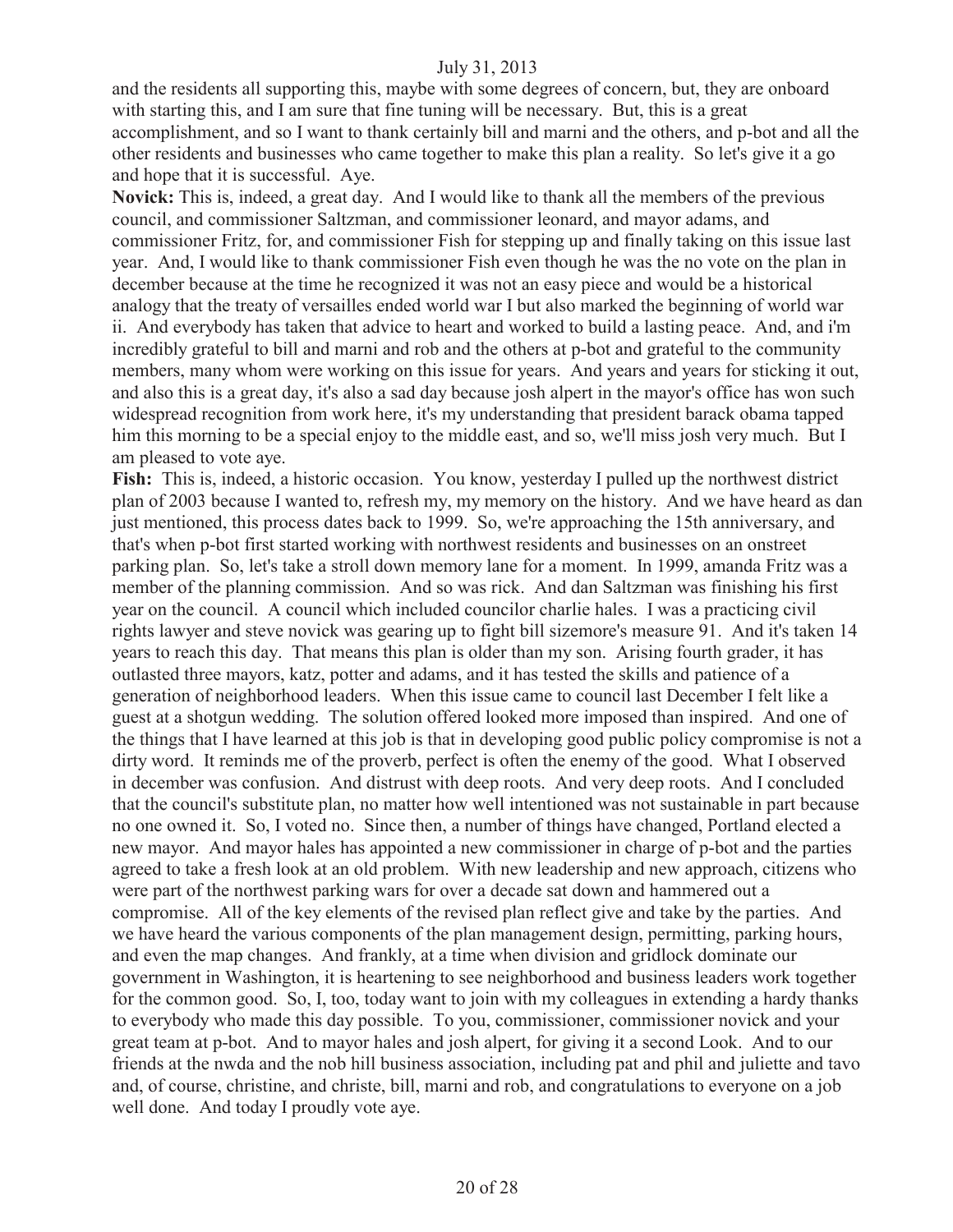Fritz: This goes to show that sometimes a good process, and then ongoing processes can result in a very good product. And I applaud rick michaelson for his 36 years of dedication to this, and also, all of the northwest neighbors. This is your plan, and this is the time for the business association, as well as the neighborhood association, and employees and residents. It's an example of neighbors with differing opinions working with government officials to find a common solution, and everyone has made sacrifices to reach what is either a compromise or a grand bargain. And I think it's probably a little of both. I am happy to see that we're doing this. And I feel a little like a surrogate mother must feel. Because last year, throughout the year, of 2012, I received hundreds of emails from folks on all sides, very upset with the proposal that was on the table. And it was extremely tempting to just let the session expire and not bring anything to council in december. And I felt that that was not the right thing to do so I was by no means the instigator of the current plan, mayor adams through his time working with mayor katz, and then he was very urgent that we should pass something last year. And, in deference to that, I proposed a plan which gave birth to an infant which only its mother and three people out of three hours of testimony thought was in any way beautiful. And, and that was in part my intent because unless we had a place to kick the can down the road, and to say well, it's not what was on the table, then what else? And, I don't believe that we would have gotten to this place. And in fact, it's somewhat remarkable that many of the elements of what we're adopting with great consensus today were in mayor adams' proposal last year. So, I am very appreciative that by having that squalling infant, which as I say was a bother to everybody, on the- given to the community, and then with the leadership bill hoffman and marni and commissioners novick, mayor hales and josh alpert and came to a consensus, and are remarkable, and I have had one email that i've been able to see in the past week and that was where we support in plan. So, that's a remarkable achievement, and I appreciate everyone. And I also want to thank milena Malone in my office who was part of the triage last year and reviewed this plan and, and tom bizeau, my chief of staff and others. A good day. Aye. Thank you very much, everybody, for participating in that, and we will vote on 733 next week. And so, we move to the regular agenda item 744. **Item 744.**

#### **Fritz:** Commissioner Fish.

**Fish:** Thank you President Fritz, and marveita redding and matthew criblez if you could come forward. We have a very brief presentation and i'm going to turn it over to the pros from the bureau environmental services. Welcome.

#### **\*\*\*\*\*:** Good morning.

**Marveita Redding:** Good morning, commissioners, and thank you for the opportunity to be here with you. I am marveita redding, the pollution prevention services group manager of environmental services. With me is matt criblez, our environmental compliance manager. And, we are here to talk with you about our compliance and enforcement programs. Why environmental compliance and enforcement, it's something that sometimes people don't necessarily think of, and in connection with sewer and storm water systems, but there is very important reasons why we have such programs. We want to protect the sewer lines and the treatment plant. We are talking about collection system, public health and safety with those collection systems, worker health and safety. And as well as the actually delicate balances in treatment plant activities. And the second reason, is preventing pollution from entering streams and rivers. We have discharges to rivers and streams through our extensive storm water system, and discharges to rivers, through our wastewater treatment plant, as well. And it's important to, keep pollutants from being there, and harming those. Recover costs for system damages, good stewardship of our assets is very important to us, we have a considerable investment, and the public has a considerable investment in our systems. And further, ensure compliance with permits, as many of you know we are a heavily regulated entity with permits for a treatment plant, as well as our storm water systems. I wanted to give you a couple of examples of the things that we address. The first is rags blocking the pump system, the pump station, this is the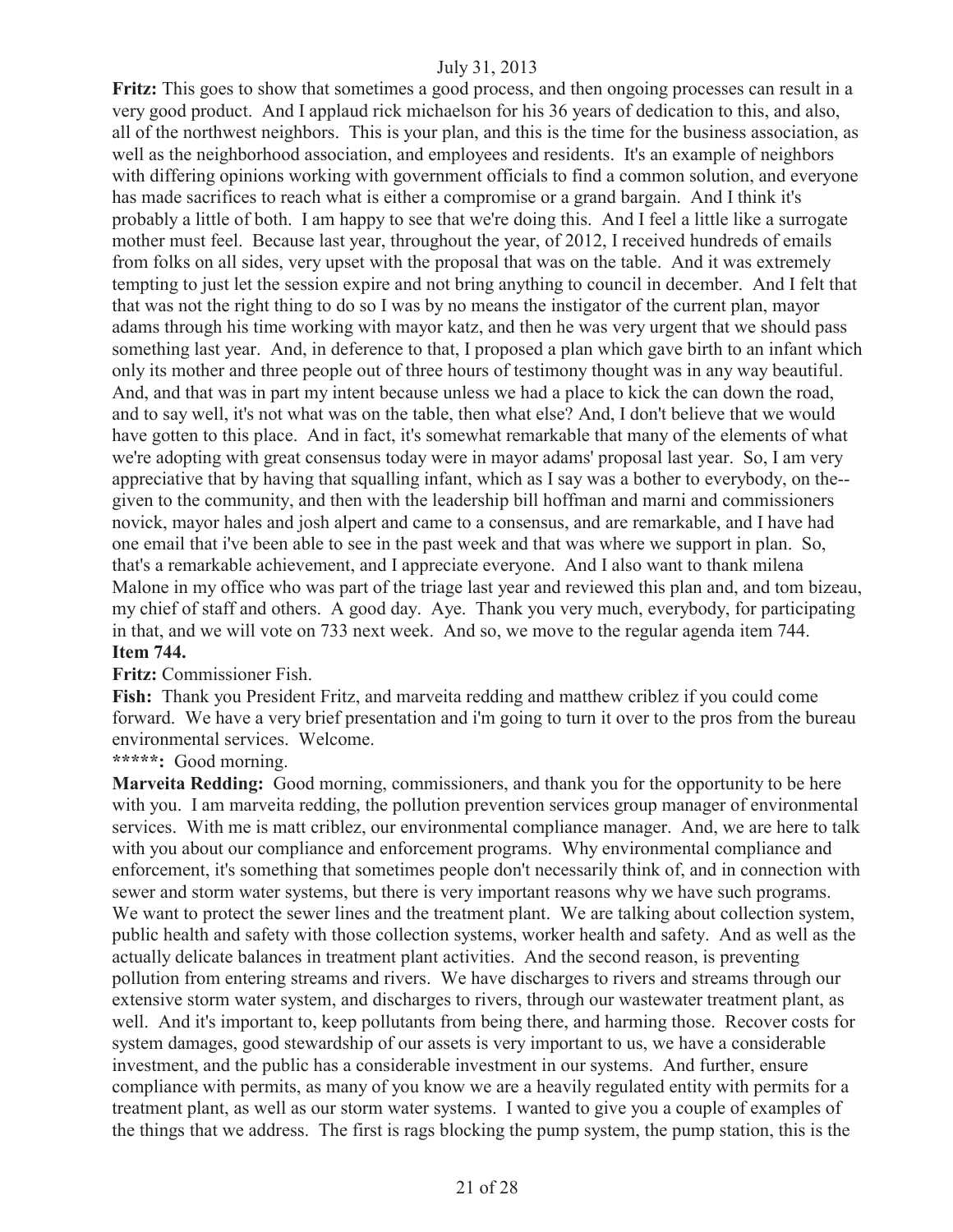type thing that you sometimes see where you get sewer system backups, and as well as the pump station not working correctly. What you see is rags in a pump station that we had to pull out. We found them, actually, it was a care facility that was discharging excessive rags into the system creating it and causing, actually, pumps to non function.

**Fish:** Let's be clear we want to make it clear to everyone, please do not flush your rags down the toilet. It's creating havoc with our system.

**Redding:** There are many things. There are many things that can obstruct a system. Construction debris, christmas trees, and other kinds of things that people have used and are vandalizing systems. So, it's very important. The next one is fish oil discharge to the slough. We investigated that particular one, and our sewer system, and that's an illegal discharge.

Fish: We have a citizen wondering how you get a tree into the system.

**Redding:** Oh, I see. Well, actually you just stuff it into the lines, and one at a time until create a major overflow, which we had a number of years ago on our sullivan line, actually, and it was christmas trees after christmas which were no longer valuable, and they were laying in a parking lot, and someone took them and place them in the line. The next one was fish oil discharge to the slough, and we investigated that particular one, where there was illegal dumping of the materials. And the last one, hopefully, won't affect your food this morning, is the recover cost again, that's line replacement with regard to grease discharge. Sometimes the lines can be so occluded, and depending on what's there, it will damage the line.

**Fish:** We should put a plug for the fog program because that's the program that we adopted to get to this problem, which you are looking at.

**Redding:** Yes, thank you. And so I am going to turn it over to matt to talk about the process. **Matt Criblez:** So, we attempted to develop four basic goals. We worked on this program for about year, and in evaluating our compliance with the five codes that you are looking at today. And we had four goals in developing this. And looking at streamlining, evaluate our, our codes and look at conflicts and redundancy, and how we can improve our consistency amongst those codes, and shouldn't matter what code is violated, it should have the same process and transparency, once a, a violation is received, is the process clear and easy for the violator to navigate? They get through the enforcement process? Will they know what to expect in terms of the violation in terms of the penalty? And the appeal process. And housekeeping, the goal there, is to make terminology and processes consistent, and we have currently we have a warning notice could mean very different things, a warning notice under one code could mean your first violation and no penalty, and under another, that could mean a mid level penalty. \$250 or more. And also, we're looking at updating and updating the process, and updating our penalties from mid 1990 levels which there were established, and they have never been modified since then. In developing this, we have had a number of things going on throughout this process but about four or five months ago, we sent out notifications to potentially affected businesses, primarily our permitted industries and some Non permitted. As well as business organizations and environmental organizations and invited them to two meetings to talk about, the potential rule sets and how this might look. And we held the two meetings, in march and april, and we got really good comments back primarily not about the amount of penalties but about how we process things. And they want an appeals process, that again is clear, and gives them plenty time to respond, often, in permitted, with permitted industries the headquarters might be in maryland or somewhere else, and they want that, plenty of time to be able to process that back to, so they can appeal without missing deadlines. We also had a public comment and hearing on the rule set and, and we heard no comment or any issues associated with that. And then finally what this will look like from five codes were going to basically combine these into one compliance enforcement rule set. So it will be five codes that manage different things that marveita was talking about from stormwater to management of our public green streets to some of our erosion control as well as our sanitary system, or collection system, our treatment system into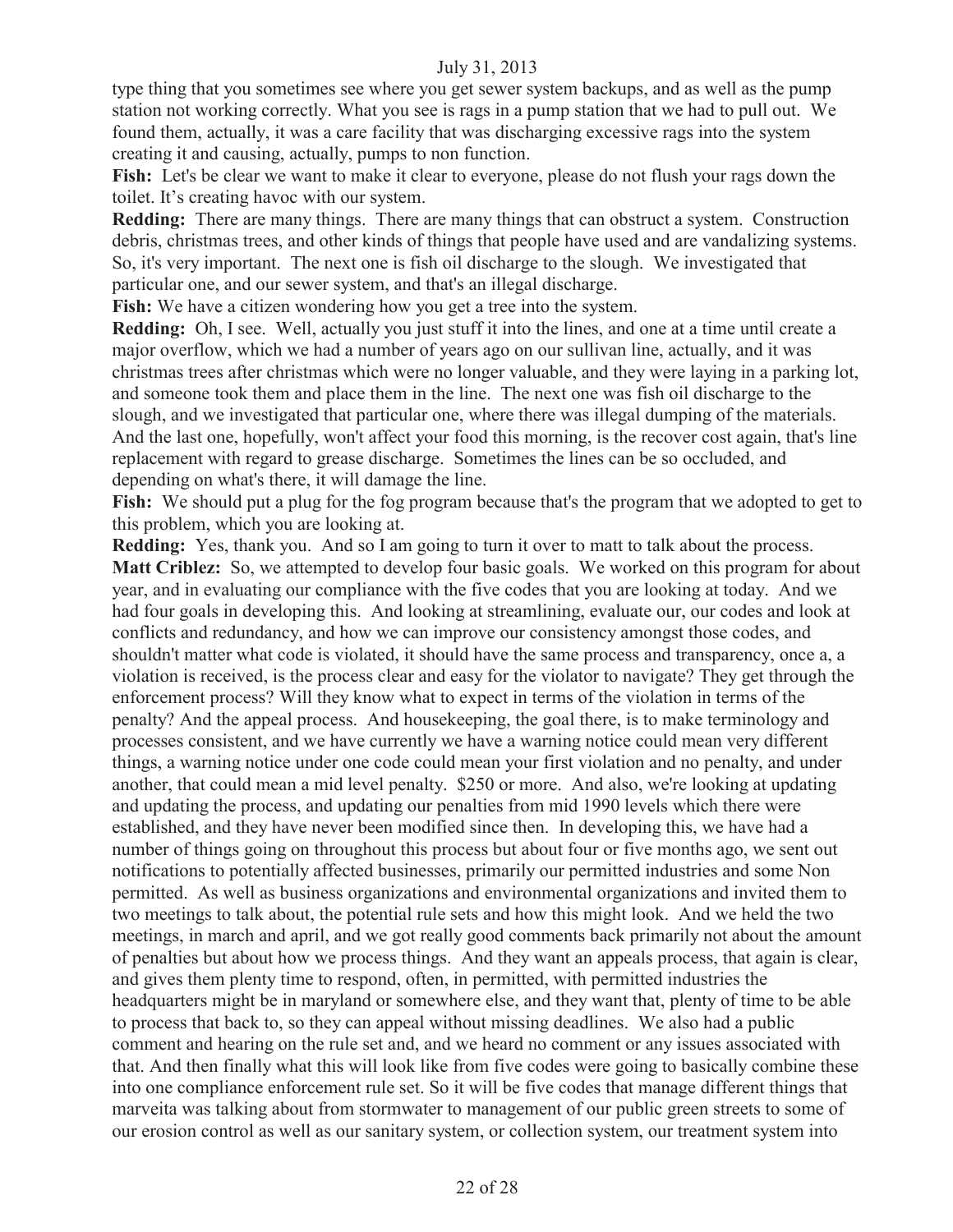one basic rule set. There will be three classes of violations. Those will be based on deviation from codes. And then, of course, there would be a warning notice for very minor violations as well. We're creating a one consistent enforcement and appeal process. So the -- currently there are multiple processes. There will be one set of enforcement process and one appeal process. That appeal process will actually have two stages where a person can come through and administratively appeal directly to us. And then if that still is not satisfactory, they would still be able to appeal to code hearings. We're going to create consistent terminology, as I talked about before, some problems there. I think that would be easier for customers to navigate. And our penalties will be the maximum will be increased, as well is penalties for repeat and significant violations. And in the past, our violations have been one size fits all. What we're trying to do is say if you continue to violate city code, you continue to impact city systems, you continue to impact the environment, you're going to have a higher penalty than somebody who has done this the first time or had minor impacts. And the final thing that we're looking at is cost recovery for damages to city assets. When there is an impact and they have as the -- the occluded line, we get something like that, we can cover costs associated with our costs to remove that line, reinstall the line, clean the line, whatever the case may be. And that is it.

Fish: Thank you very much. Council questions?

**Fritz:** I'm just wondering what the public involvement on this has been. The fats, oil and grease in particular has been particular controversial. Over the past year or so -- to -- I mean, we'll ask for testimony, but i'm wondering if this process is -- has been well publicized.

**Criblez:** Well, the enforcement process, I believe, has. It, again, we have the notification where you have two -- we have two informational meetings where we brought businesses in and we talked to them. We actually -- we went through a number of scenarios of what enforcement would look like, what the penalties would look like. What the appeals process would look like. And generally the comments were we just need a better process. We need to have a transparent appeal process. But -- **Fritz:** Did you specifically contact venture Portland and Portland business alliance to let them know that this was coming forward?

**Criblez:** I believe so, yes. I would have to look at exactly which business organizations were contacted, but i'm sure that venture was and i'm almost positive that Portland business alliance was. **Fritz:** Thank you.

**Novick:** President Fritz, on the fats, oils and grease program in particular, my understanding it has been applied to businesses sort of one by one and only applied to a given business after that business has sort of received a visit from you guys and an explanation of steps that they can take in order to mitigate their costs, is that correct?

**Redding:** That's correct. It's part of our public involvement. We did a wide public involvement activity, but one of the key aspects of that particular program was the one on one relationship as commissioner novick has pointed out where we go in and talk with the business about fats, oils and grease and deal with their issues there. It is rather labor intensive, but at the same time, I think it has been very good with regard to people knowing and understanding what their opportunities are and in particular, with regard to incentives, that they may already be employing with regard to composting and other things, to mitigate their costs. And, so, that's one of the key aspects of our program implementation.

**Fish:** Commissioner novick, one thing we are looking at as part of a fresh look at the program, once bes is finished with this site visit, incentives, customizing a plan, we want to be sure that that is linked and consistent with a subsequent visit by an inspector of bureau of development services, particularly a plumber who has to come in and sort of bless all of the work and to the extent possible trying to make sure from a customer's point of view there is a unified relationship with the city and particularly the two bureaus that have jurisdiction over this.

**Fritz:** Thank you. Did you have a sign up sheet?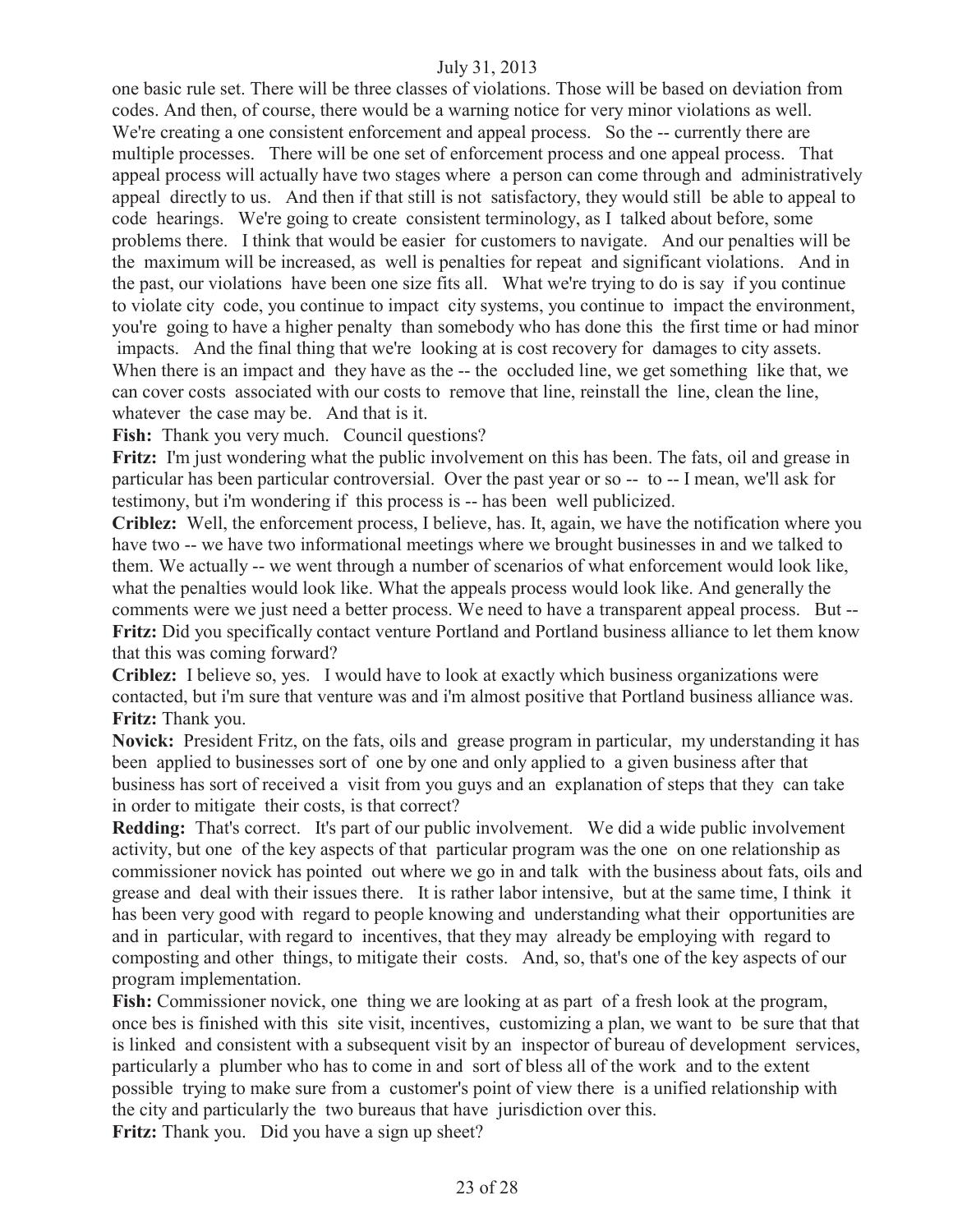**Moore-Love:** We do. Joe walsh.

**Fritz:** Thank you. Anybody else wants to testify on this issue, please come forward. **Joe Walsh:** My name is joe walsh. I represent individuals for justice. During the testimony, one of the things that bothered me is there was no public comment about the raising of the penalties. That seems to me to indicate a failure to advertise to the public if they had an opportunity to testify. Now, you all know that i'm -- i've been working on water issues for the last year. And I knew nothing of this, and if an activist that's working on a water issue doesn't know or wasn't notified that he had an opportunity to testify, then who does? So I would be interested in the staff, when it came to the public and raising the penalties, who they contacted and what they did? Did they put it in the newspaper? Did they send it out by email or did they just talk among themselves? So, that's one great interest. I don't like the raising of penalties. Especially in this area. The water rates right now are very controversial, but they are high. I think we can all agree with that. So, the water rate and sewerage rate should -- the penalty not be raised. If you have a penalty and someone is doing something consistently and you need to raise the penalties there, I can understand. But to raise as a general rule just the penalties if somebody screws up is to me not a good move because the people right now are very sensitive to the water, they're very sensitive to sewerage and sensitive to the environment. So, when you say so -- okay we're going to raise the penalty. God for bid i'm defending the business alliance here, their penalties will be higher. **Novick:** Mr. Walsh, I would like to make the point that actually if people are doing things that degrade the sewer system, then the repairs that have to be made are expensive to all rate payers and that actually raises the rates for everybody who is complying with the law. In fact, having sufficient penalties to make people comply with the law and not do things that degrade the system, can have the effect of reducing rates for residential, regular rate payers.

**Walsh:** I will suggest that if you have the raise of the penalties, that you show that the penalties that you have right now do not come -- cause damage to the equipment or to the system. And I haven't heard that. So, if -- if you say to me, okay, we need to raise the penalties because we're losing money on this and people are consistently doing these terrible things, that makes sense. However, I haven't heard that. So, statistically -- I think you need to show the people of Portland that you are losing money on the penalties that are set right now. So, you're in a deficit. And I don't think the water department is in a deficit. It seems to be a golden cow for everybody. **Fish:** This is the bureau of environmental services.

Walsh: But they're part of the water department. You want to have this argument. I know they're separate but they come under that department. It is a spring-all from that department.

**Fish:** Actually it isn't, joe. You can say that, but it isn't.

**Walsh:** I disagree on that. Who controls the environmental people anyway, department of water? Fish: It has nothing to do, they're separate bureaus.

**Walsh:** You didn't answer my question. Who controls the environmental department? Is the department of water? Now, do they sit on top?

**Fritz:** No, no.

**Walsh:** Okay. I can be wrong. Don't tell anybody.

**Fritz:** Thank you for your testimony.

Fish: Commissioner Fritz, this is going to go to a second reading.

**Saltzman:** I wanted to say while we're on the matter of dealing with bes, we had a rather -- we had something on the consent agenda that went rather unheralded and I think it deserves notice, that is the certificate of the final completion for the east side big pipe. A \$370 million project with only \$7 million in change orders over some 2,004 days and the final budget was completed on time and it was completed actually 2.8% under budget. So, I just want to say congratulations to bes for a job well done. And even though we've heralded it in the past -- my thanks to all of the people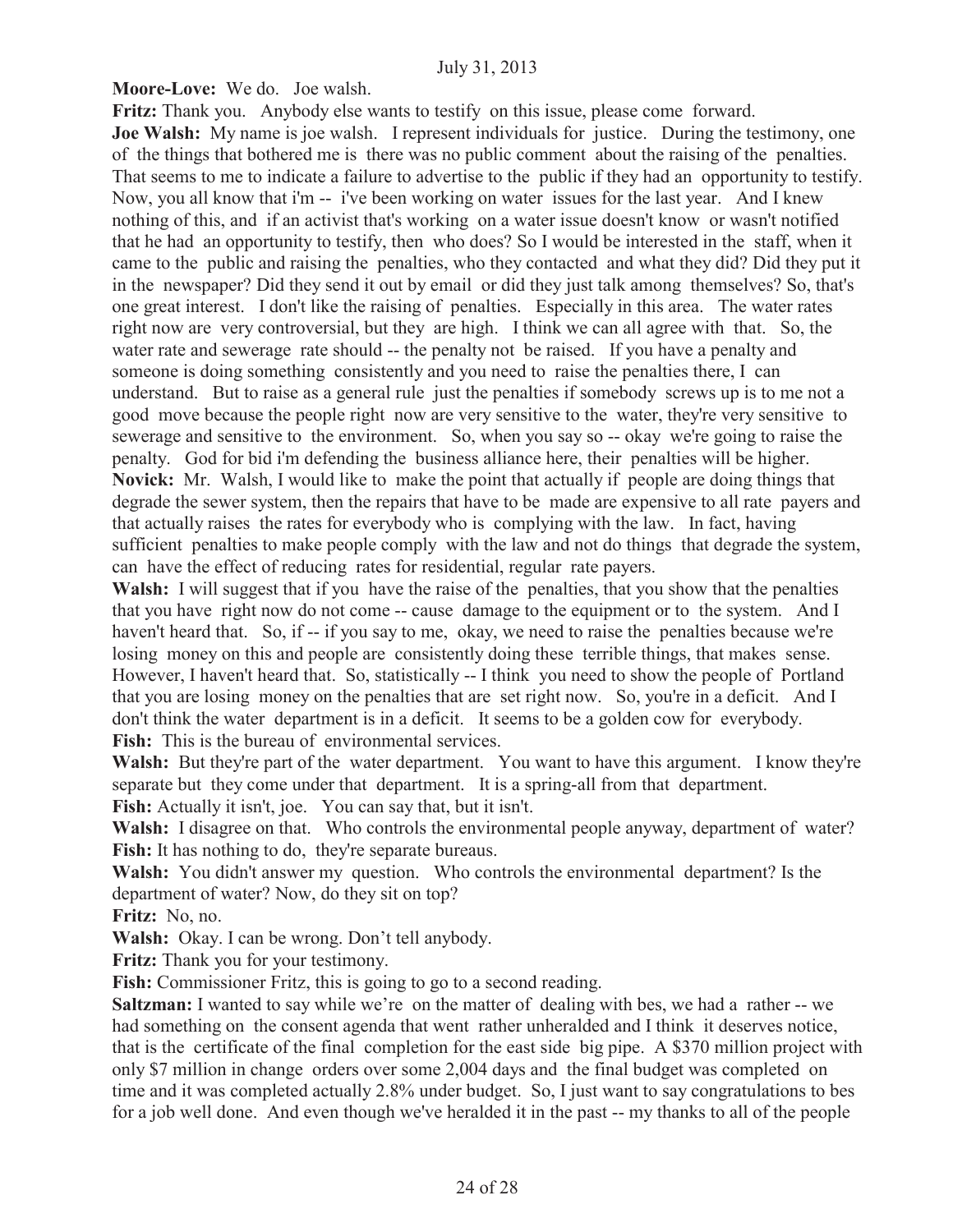at bes. Dean marriott, and commissioner Fish, if you would extend my thanks to the previous commissioner in charge of bes for this good work, too. Just wanted to make that comment. Fish: Thank you, commissioner Fritz -- what is that noise. Sorry, I will turn this off. What I would propose is this regulatory improvement project has spanned four leaders, mayor adams, commissioner Saltzman, mayor hales, and me. I've heard two issues raised in our discussion. One has to do with public process and the second has to do with how we calculate the penalties and are they proportionate to the offense. I would be pleased between now and next week to share answers to my -- for my colleagues and post them on the web site, answers to the public, and then we can revisit it if it is the will of the council. They were both good questions and I will be able to address them in greater detail following this hearing.

Fritz: Excellent suggestion. I appreciate it being a nonemergency ordinance so that it gives this public hearing as a way of publicizing what's going on and if we can get those answers and have another opportunity of discussion next week, that will work well. So this item, 744 moves to second reading. Thank you. Then we just have the item pulled from consent item 737. **Item 737.**

**Fritz:** Who pulled this item?

**Moore-Love:** Joe walsh pulled it.

**Mike Crebs, Acting Assistant Chief, Portland Police Bureau:** Okay. Good morning commissioners. I'm the acting assistant chief for the Portland police bureau assigned to the service division, services bureau that oversees training. Next to me on my left is rich attridge, project manager for the remodel of the training division, on my right is lieutenant jeff miller who works for the training division. I want to thank you guys for giving us the training facility we have right now. It's an amaze thing for us. When I first got here in '92, up until about now, we were traveling from facility to facility to provide our training. I wanted to thank you for that. This new training facility, needed to be remodeled. You probably visited it. And we need to take that and turn that into a state of the art training facility that will allow us to give the best and most efficient training to our police officers which in turn allows us to give better customer service to the people we serve in the city. That costs about \$4.3 million. What we want to do is with this money, we would remodel the facility. It will take about six months. Once we get the money, we would put it out for bid for a contractor, and we're hoping to start construction in probably january of '14 and looking for completion sometime about next year at this time in 2014. Next to me, rich just talk a little bit about the process, what's next for us.

**Rich Attridge, Project Manager, Office of Management & Finance:** Well, again, my name is rich attridge, project manager, office of management and finance, working with police for the training center. My understanding is approval of this ordinance is a requirement to eventually allow us to enter into a construction contract, which we estimate at \$4.3 million. Our plan at this point is to try to get out the bid here in the summer, during the latter part of the summer and bring a contract before you at the end of the year, which will -- which will be the contract for construction, and then start construction in january, february 2014.

**Crebs:** One of the things we considered, look closely at the budget. We are very cognizant of the city's restraints on funds. One of the things, we're getting what we need and not necessarily what we want. We understand the difference between want and need and I think the training facility will get the things that we need without going beyond and getting everything that we want. I hope that kind of makes sense. Very budget conscience to make sure that we are good stewards of the public's money.

**Fritz:** Thank you.

**Jeff Miller, Lieutenant, Training Division, Portland Police Bureau:** I would like to thank council for the support of this project. I have been involved shortly after its inception. Exciting process, one that will move the Portland police bureau several steps forward. Not only that, we will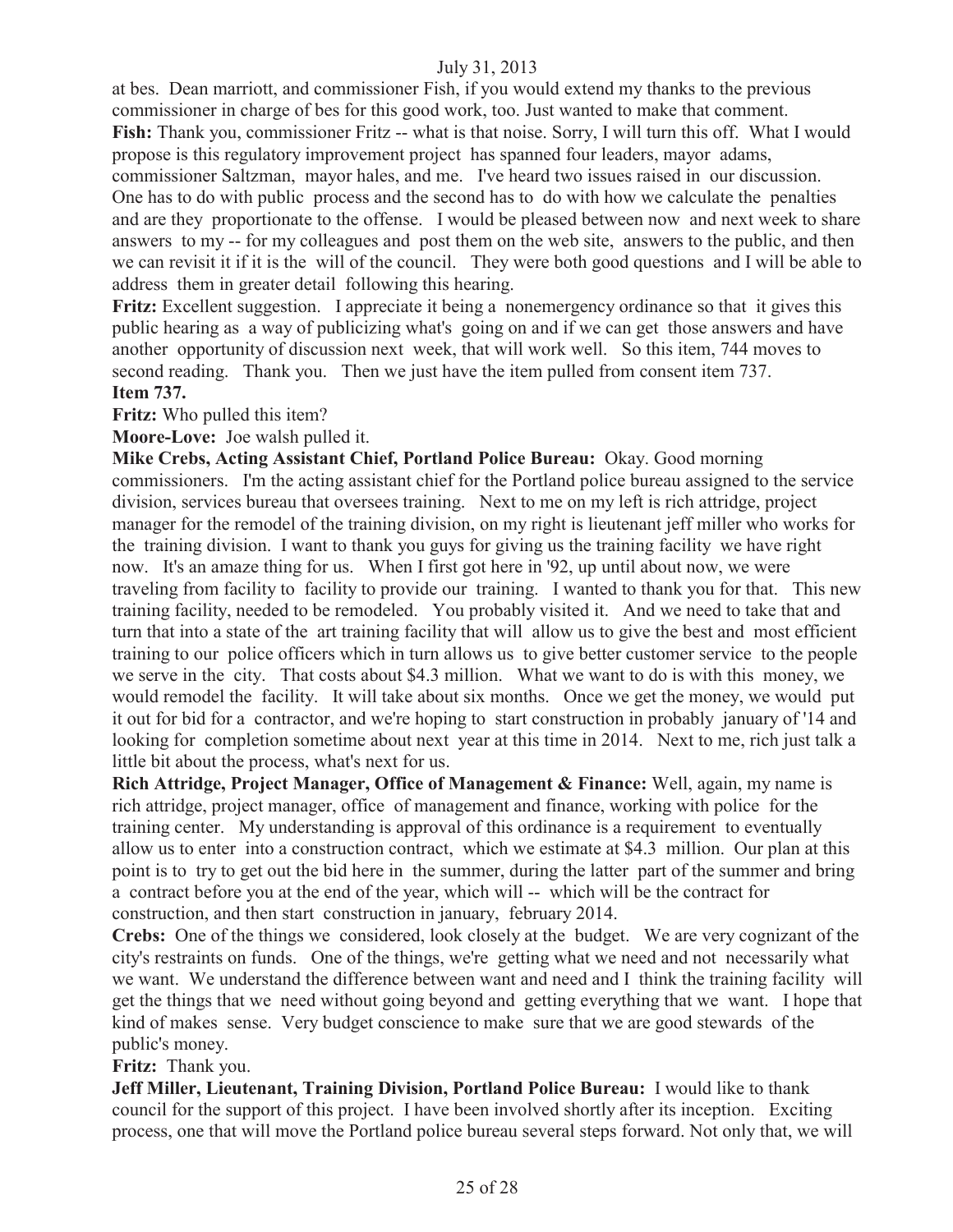be able to offer this facility hopefully to metro area, law enforcement agencies, Portland fire bureau and other metropolitan agencies that can use this facility in a training capacity. It's exciting. We're progressing as we expect and we are working through the process, and it is an exciting process. Thank you for your continued support.

**Fritz:** Questions from council? Thank you.

**Fritz:** Anybody want to testify on this?

**Moore-Love:** Yes, four people signed up. The first three please come on up. Joe walsh, joseph gordan, and joel seivers.

**Fritz:** Thank you. As a reminder, this ordinance is on whether to authorize the contract -- **Joe Walsh:** Good morning. My name is joe walsh. I represent individuals for justice. We have a late request, and unfortunately for you, commissioner Fritz, we're going to drop it on you. We're going to ask you to look at this and make sure that the contracts were done the way they're supposed to be done. That they were open. That they were fair. That the people that did the work or are going to do the work went through the process the way they're supposed to. We have no way of knowing that at the moment. Those are requests and i'm just relating that to you. The amount of money for this training center seems really large to me. \$4 million is a lot of money. So I hope all of you stay and watch how they perform and utilize this training center. There is some stuff that we would like to see done in training. For instance, the train, the new police officers, that they always do not have to have control. That they can be on the equal level to say myself, an activist. That happened to me recently. I talked to you a little bit about that last week. The police officers that approached me and actually put me under arrest, treated me on an equal level. They were not interested in control. They were interested in deescalating what was going on. And it worked. And they were good. And I bragged about them, which is very unusual for me. **Fritz:** May I get you back on what was your specific concern with this contract, regular contracting bidding process?

**Walsh:** The request is that our organization does not completely trust the police department or the people that lend out these contracts under that police department direction. So, we're concerned that the contracts themselves be open, be fair, be advertised, and we have this tendency in institutions to go back over and over to the same contractors. Because we know them. And it is a very human thing to do. And so we're just asking you to check whatever you can do and that's our request. Thank you.

**Fritz:** And in response, this contract went through the regular procurement services process through the office of management and finance.

**Walsh:** Yeah, if it went through the normal process and it wasn't claimed that this was the only company that can do this type of work, that's a red flag. That's buddies you can always find companies that can do the work if you really look. Worried about that.

**Fritz:** Thank you. I understand your question.

**Joseph (aka: Tequilah):** Hello. \$4.5 million to tell a police officer don't shoot them because they look like a gangster, or don't pull them over because they look like white trash, you know, the trailer park. \$4.5 million. Let's see. Like joe says, I came across very respectful, nice, polite, professional police officers in this town and I don't think it takes \$4.5 million to train the ones pretty much don't shoot them.

**Fritz:** Interrupt you, this is about the remodeling contract.

**Joseph:** Yes, remodeling. Yes, this way, \$4.5 million, remodeling contract together, what else -do they need more computers to tell people to be polite? There is parks. Shut them down and train them there. It free of cost. Miami, they do their training in local parks. They're good at closing down parks, i'm sure of that one. \$4.5 million. I mean, I -- i'm so -- you know, I can't even come to the city council and ask for a reference for a -- to get an apartment. We have the money and everything. But someone can just come here and say we -- we need \$4.5 million to remodel. We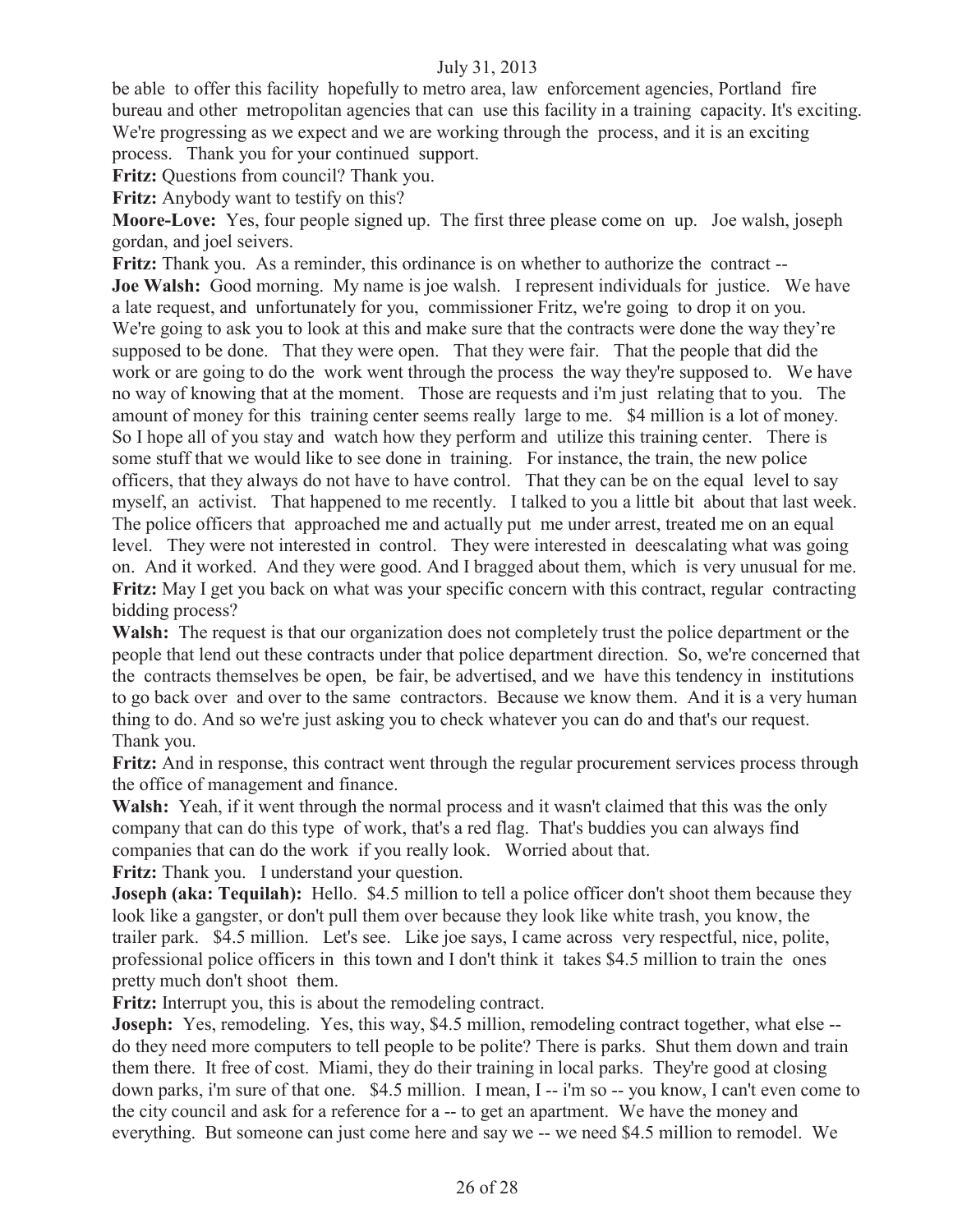have two people here with the income of two grand a month. Can't even find a house. We went yesterday everywhere. In st. John's, the man said no wonder I don't have to put up a for rent sign, housing is in so high demand. This goes back to the contract of \$4.5 million for remodeling. I mean, we would love to talk about children in the city, but when the children grow up, there is not going to be no housing. I just don't get this. I mean, I get the -- massive work and massive complaints. I'm just not getting it and then we come to a \$4.5 remodeling of police training, the last training place, I guess you are going to put the blame on the training. No, it is just common sense. I come across police officers that's professional, that's polite, and everything else. As an example, we won't put up with this. It is much cheaper than \$4.5 million. And, you know, afterwards we're going to do some protesting and we're going to go apartment searching again. You know, when I ask the city this time, because I can't ask for the \$4.5 million or anything like that. We just got, you know, like little \$2,500, \$2,600 saved up as our banking account. Think long and hard. \$4.5 million for something that should be common sense. The ones who is not doing their job, fire them. And replace them -- fire them. And rehire them maybe the last one. \$4.5 million, that is just out

**Joel Sievers:** I didn't notice a homeless issue on the docket but there's people sleeping out in front of the federal building and tomorrow that buildings going to open up. If anything happens, people are going to raise hell in this city, no doubt about it. We did go apartment searching yesterday, and -- and we talked to my probation officer, and he said you need to pay \$100 up front for us to transfer your probation to vancouver. When you can actually find an apartment for \$450, two bedroom, in vancouver. Okay. Okay. And then it's like \$35 application fee. Some places charge a \$45 application fee. And I find it quite ridiculous. We're out over by the st. John's area, over by the park, and there is a lot, a huge lot that says for lease. I don't know if you guys have ever seen that. But it's huge. Yeah, which you could build, you know, low-income apartment. Also, I mean, I -- I did wish to speak on this. People are in the Portland rescue mission or somewhere, they should get an i.d. That has their name, date of birth, where they're from and they can use that as an i.d. in Oregon. Also, people are -- \$20 a month. With this money, it goes into a homeless bank, and with this homeless bank, it will build -- to building a low-income apartment facility way better than tpi. We really need to start something. The money that comes from street routes should also go into this homeless -- this homeless bank. Let's separate from big banks and start up a whole new bank, a community homeless bank or a community homeless reserve bank, which sounds really good, and, let's see. What else? What else do we need? Money. Money for some of us, money is no problem. For a lot of us, money is no problem. But for all of us, a lot of us, money is a problem. **Fritz:** Thank you for your testimony.

**Sievers:** Yeah, no problem.

**Moore-Love:** We have charles johnson and we also have a request for someone -- **Fritz:** Please come forward right now. And reminder, we're voting and taking testimony on the contract and providing for payment of construction at the police facility. Mr. Johnson. **Charles Johnson:** Thank you, commissioner Fritz and president Fritz. I think one thing that might have been helpful is that you know the Portland police bureau, one of the most popular topics, if not the most popular agencies, and some framing from the staff about how this \$4.5 million capital costs relates to actual human development expenses in training. I think when this sits on the printed agenda, under an item that has more specifics about bid numbers, I think people can feel a little more comfortable about how this \$4.3 million fits into the picture of the costs that will come from the department of justice settlement. The staffing levels, and i'll be getting in touch with the police bureau to get more specifics. Are we actually remodeling a place where they're going to remember to have a desk for the positions that we have to have because the united states government is trying to help us fix our police department with the doj settlement? The other issue that's before us is we have a weird structure in the police department where we like to believe we